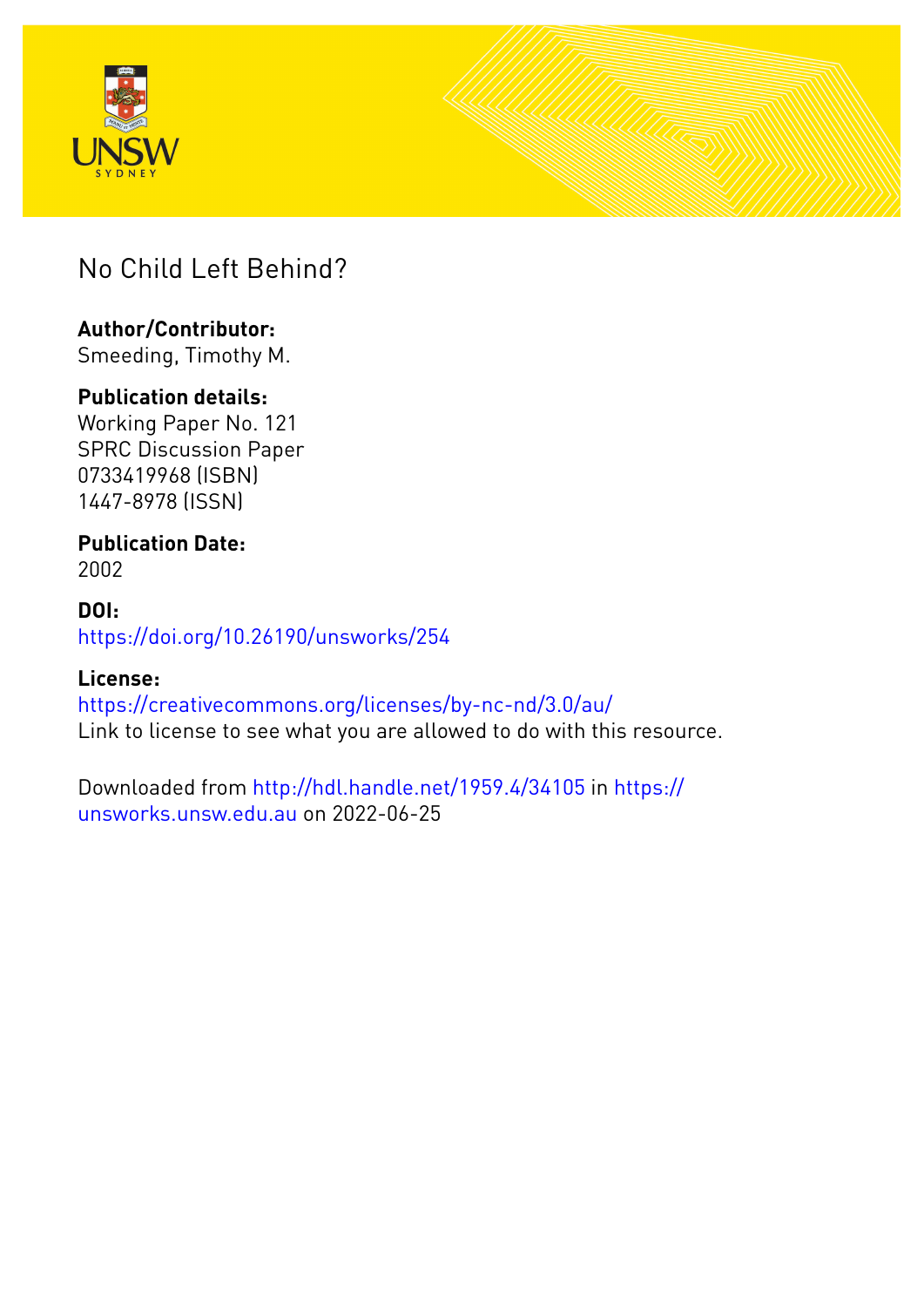

# **NO CHILD LEFT BEHIND?**

**By Timothy M. Smeeding SPRC Discussion Paper No. 121**  *December 2002*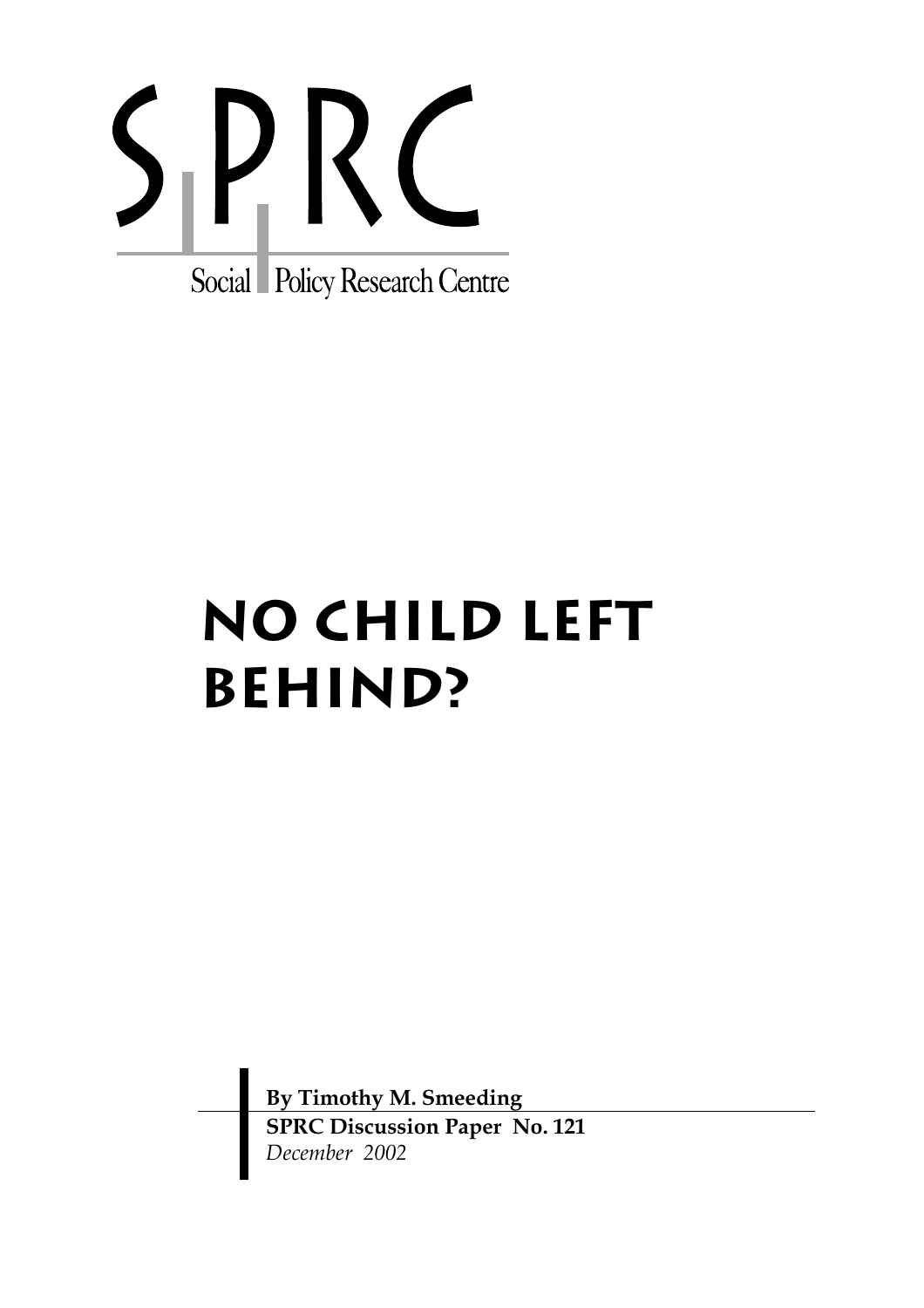Published by The Social Policy Research Centre University of New South Wales Sydney NSW 2052 Australia © SPRC 2002

ISSN: 1447-8978 ISBN: 0 7334 1996 8

Social Policy Research Centre Discussion Papers are a means of publishing selected results from the Centre's research, work commissioned by the Centre or research by visitors to the Centre, for discussion and comment in the research community and/or welfare sector before more formal publication. As with all the Centre's publications, the views expressed in this discussion paper do not reflect any official position on behalf of the Centre. This publication may be downloaded for use in private study, research, criticism and review. The publication is copyright, and may not be reproduced in any form without the prior permission of the author.

Sheila Shaver, Jenny Chalmers and Saba Waseem **Editors** 

About the Author:

Timothy Smeeding is the Director of the Luxembourg Income Study, and a Professor at the Centre for Policy Research, Syracuse University. Professor Smeeding wrote this paper while a visitor at the Social Policy Research Centre. Correspondence to: Timothy Smeeding Email: tmsmeed@maxwell.syr.edu, or Postal Address: Professor Timothy Smeeding Center for Policy Research 426 Eggers Hall Syracuse University Syracuse, NY 13244-1020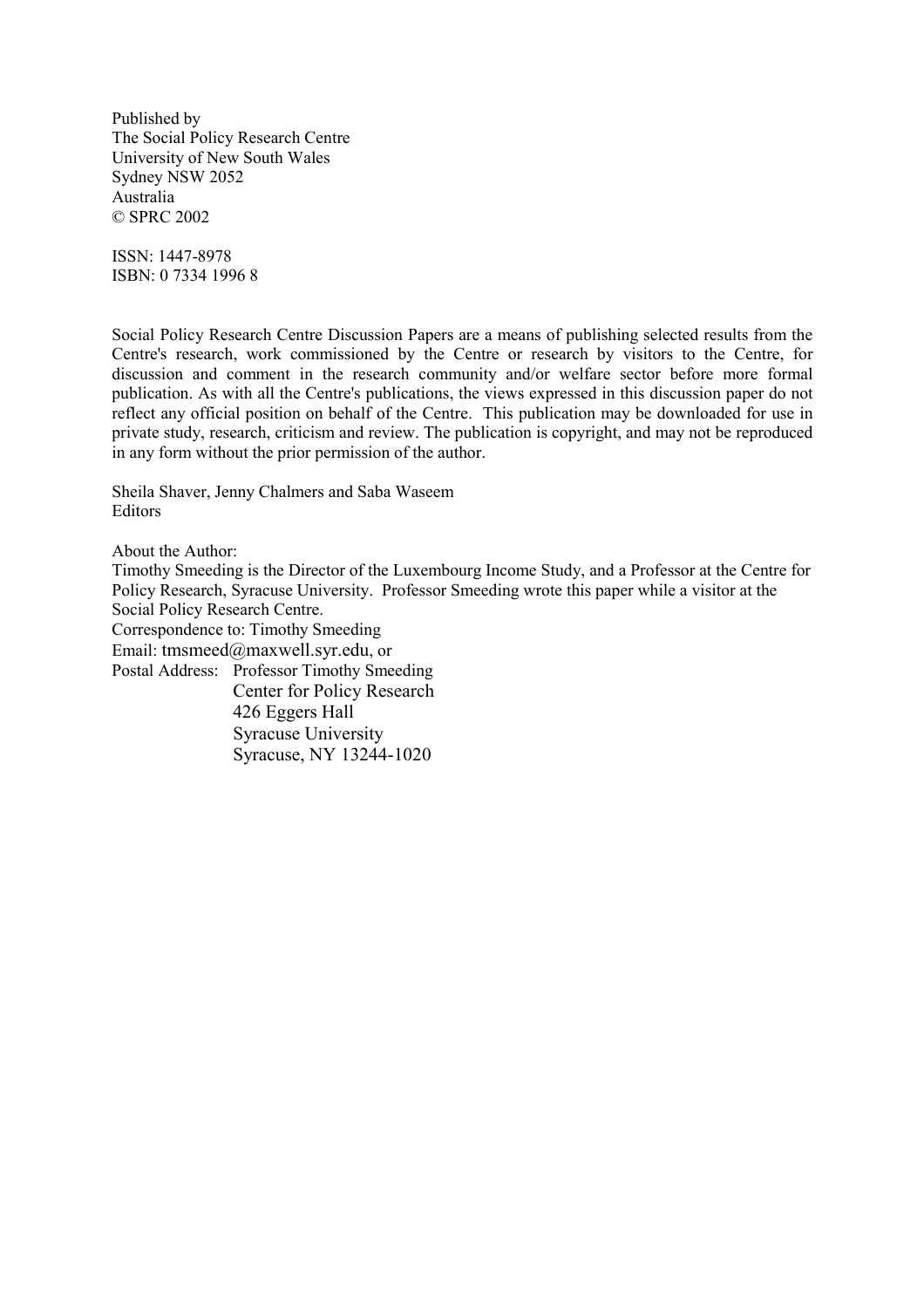# **1 Introduction<sup>1</sup>**

The title of this article is taken from the inspirational slogan of President George W. Bush, whose recently passed Elementary and Sunday Education Act bears this title. In this bill, as in the 1996 Welfare Reform Act, accountability won the day over federal fiscal support for low-income families. Of course, the 1996 Welfare Reform Act is a major 'accountability' success story, with the AFDC/TANF caseloads (households) falling from over 5.0 million in 1994 and 4.5 million in 1996 to 2.2 million cases by June 2000, about one third of the 6.6 million households which benefited from the SSI program in that same year (U.S. Department of Health and Human Services, 2002; Smeeding 2001).

But, what is the larger context is within which we should interpret these programmatic changes and slogans? The slogan clearly challenges us to judge a society by how well it treats its children. But when we compare the well-being of American children Canadian or European kids, can we really say that the United States not left any of its children behind? What can we say about equality of opportunity or fair life chances for America's children compared to their counterparts in other rich countries?

The rest of this paper summarizes the poverty status of American children and then the variance in their 'real' standard of living. The we briefly look at the reason why low-income American children and their parents are in such straits and conclude with a few low cost policy suggestions on how to improve the living standards of poor children, so that their greater accountability and better labor market for performance is rewarded by better family outcomes.

The United States has a long tradition of measuring income poverty and weighing the effectiveness of government policies aimed at poverty reduction. While this analysis has been of value to policymakers, it rests on a foundation that is inherently parochial, for it is based on the experiences of only one nation. The estimation of cross-nationally equivalent measures of poverty and living standards provides an opportunity to compare United States poverty rates and the effectiveness of American antipoverty policy with the experiences of other nations. The Luxembourg Income Study (LIS) database contains the information needed to construct comparable poverty measures for about two-dozen countries. In this paper we use cross-national

<sup>1</sup> The author would like to thank Lee Rainwater and Gary Burtless for their contributions to the longer technical papers upon which this paper is based. Mary Santy and Kati Foley provided excellent assistance with manuscript preparation. Partial support was provided by the Ford Foundation, the MacArthur Foundation Network on the Family and the Economy, the Social Policy Research Centre at the University of New South Wales, Sydney, Australia, and the LIS member countries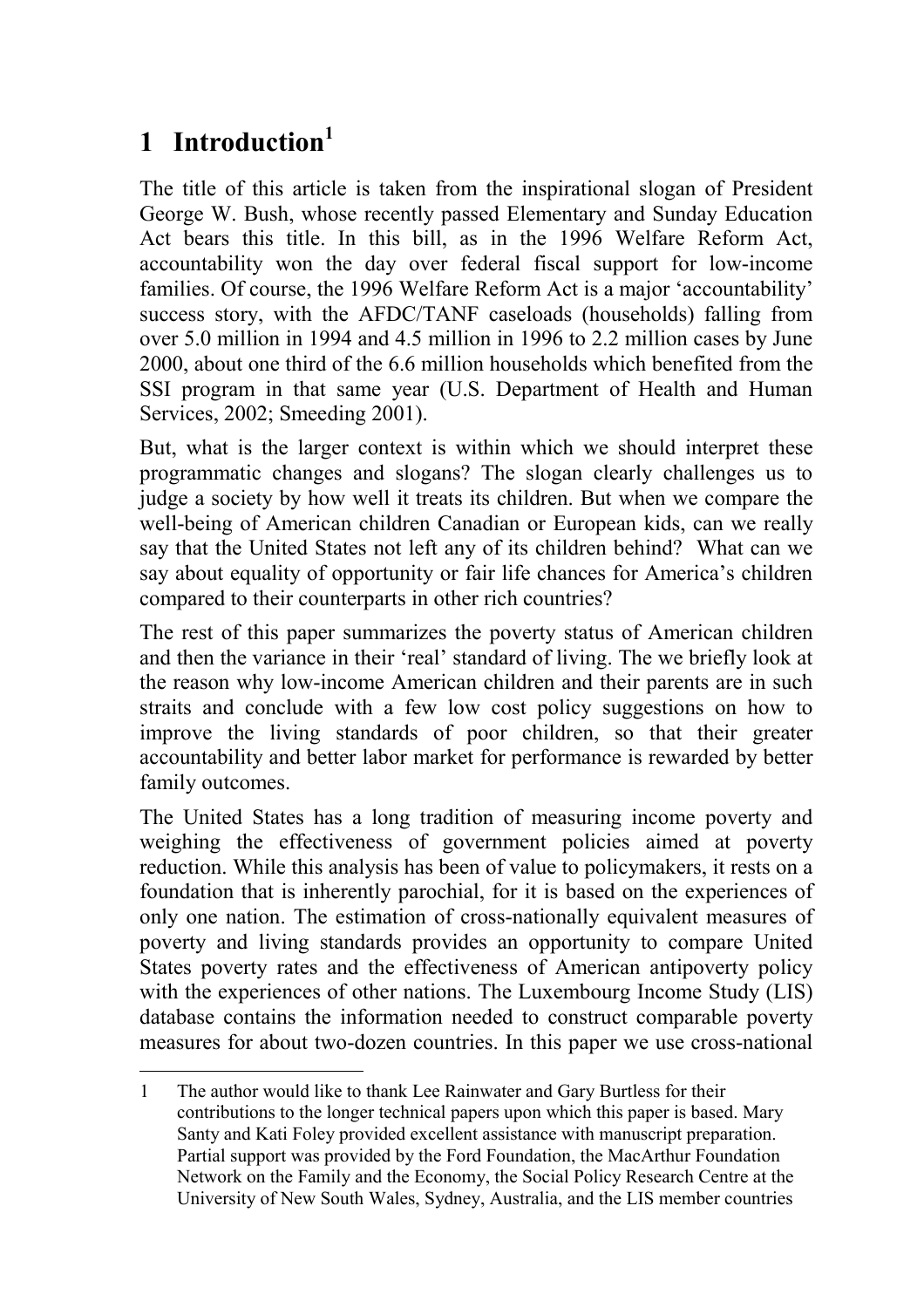comparisons made possible by the LIS to examine America's experience in fighting child poverty and to examine the real living stands of America's children as well.

If lessons can be learned from cross-national comparisons, there is much that can be learned about antipoverty policy by American voters and policymakers. We will find below that the United States has the highest child poverty rates of all the rich OECD countries participating in the LIS, when poverty is measured using comparable relative standards for determining who is poor. Although the high rate of poverty in the United States may come to many as no surprise, given the country's well-known tolerance of wide economic disparities, the real living standards of America's lowincome children should be even more troubling. After Luxembourg, the United States has the highest average income in the industrialized world, but our low-income children are at a serious economic disadvantage compared to their counterparts in other nations.

## **2 Poor Children Rich Countries: Measurement and Data Issues**

Differing national experiences in designing and implementing antipoverty programs provide a rich source of information for evaluating the effectiveness of alternative policies. Policymakers in most of the industrialized countries share common concerns about social problems such as widening wage disparities, family dissolution, and child poverty. The availability of information from a number of countries makes it possible for us to compare the experience of one country to the experiences of others. This comparison can shed light on our own situation and help us understand the successes and failures of United States policy.

While poverty measurement is an exercise that is particularly popular in the English-speaking countries, most rich nations share the Anglo-Saxon concern over distributional outcomes and the well-being of the low-income population. Few West European nations routinely calculate low income or poverty rates, however. Most recognize that their social programs would ensure a low poverty rate under any reasonable set of measurement standards (Björklund and Freeman 1997). While there is no international consensus on guidelines for measuring poverty, there is considerable informal agreement on the appropriate measurement of poverty and living standards in a crossnational context. Most of the available studies share many similarities that help guide our research strategy here.

For purposes of international comparisons, poverty is almost always a relative concept. A majority of cross-national studies define the poverty threshold as one-half of national median income. In this study, I use both 40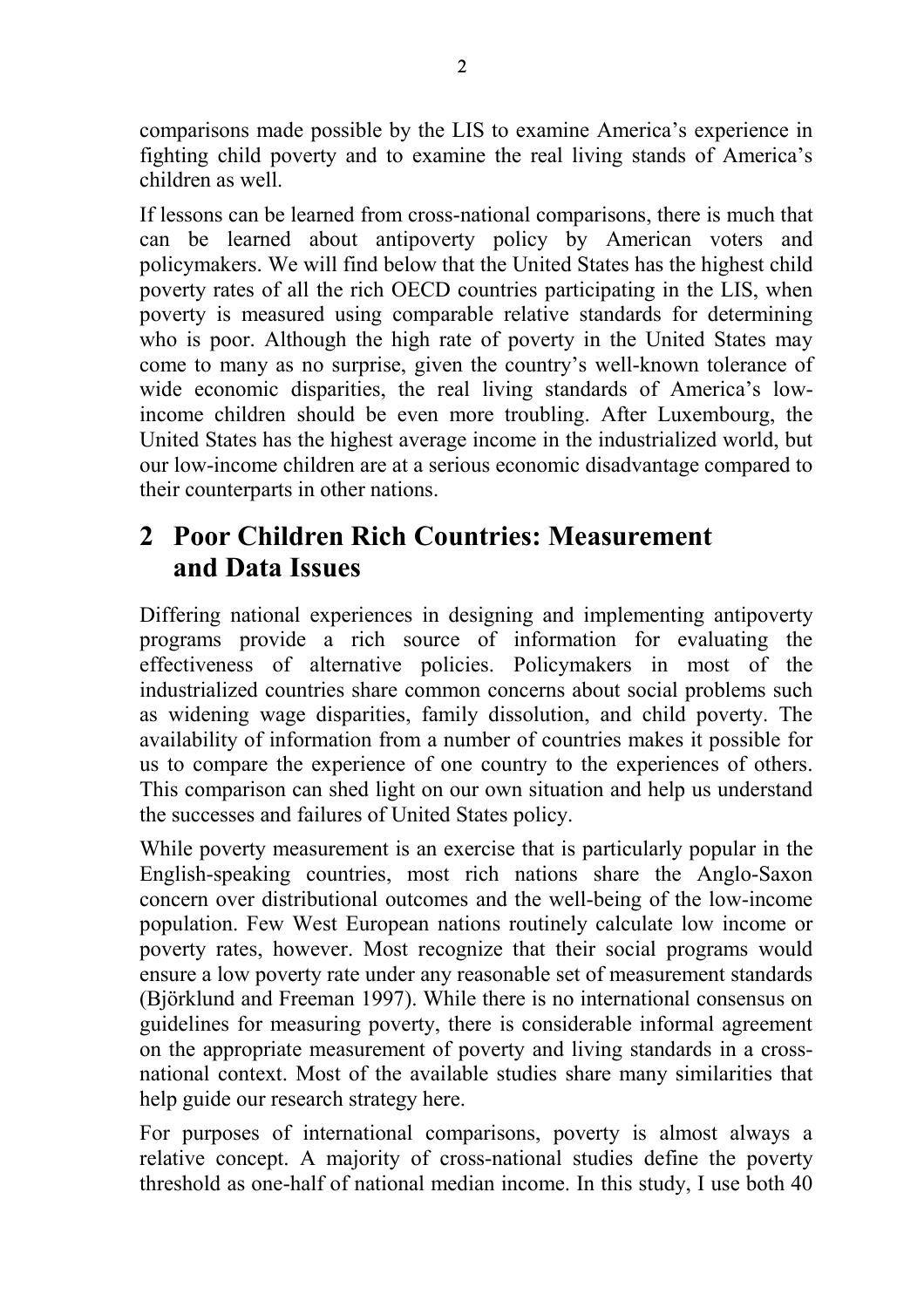and 50 per cent of median income to establish my national poverty lines. I select 40 per cent of national median income as our relative poverty threshold because it is closest to the ratio of the official United States poverty line to median United States household (pre-tax) cash income (42 per cent in 1997).

While the United States likes to think of itself using an 'absolute' poverty measure, there is no one absolute poverty measure. All poverty measures are in some sense relative and must be chosen to be appropriate for the context in which they are used. The World Bank defines poverty in Africa and Latin America using an income threshold of \$1 or \$2 per person per day, and in Central and Eastern Europe a threshold of \$2 or \$3 per day (Ravallion 1994, 1996). In contrast, the absolute United States poverty line is 6 to 12 times higher than these standards. The World Bank poverty thresholds are obviously too low for use in OECD countries. Scandinavian countries and Eurostat have 'minimum income standards' that are as high as 60 per cent of median national incomes in Europe. This would translate into a poverty standard that is roughly 40 per cent higher than the official United States poverty line, depending on the average standard of living of a particular European country (European Community 2000; Eurostat 2000). To satisfy the desire for 'real income' comparisons, I instead turn to measures of the real living standards of poor children in each nation.

Relative poverty rates are important, but there is also interest in the 'real standard of living' for children. To compare real incomes amongst families with children, researchers must convert national currencies into units of equal purchasing power or 'purchasing power parity' (or PPP) (Summers and Heston 1991; OECD 2001). Construction of PPP adjusted levels of living across countries are problematic, because the results are sensitive to the quality of the microdata and to the specific PPP that is chosen. My estimates of real income distributions are based on a single set of PPP rates, the most recent set benchmarked by the OECD for year 1996, extended back or forward to cover the period from 1992 to 1997. I use the OECD estimates of PPP exchange rates to translate household incomes in each country into 1997 United States dollars adjust for family size and then compare income distributions for families with children relative to the United States median disposable income per equivalent adult. For 1997, this figure is \$28 005 per equivalent United States adult.

The PPP rates calculated by the OECD are accurate for overall aggregate national consumption including consumption spending by governments as well as by households (Castles 1996). Thus, the PPP rates are appropriate for comparing market baskets of all final consumption, including governmentprovided healthcare, education, and housing. These goods are paid for in different ways in different nations, however. In most countries, health care as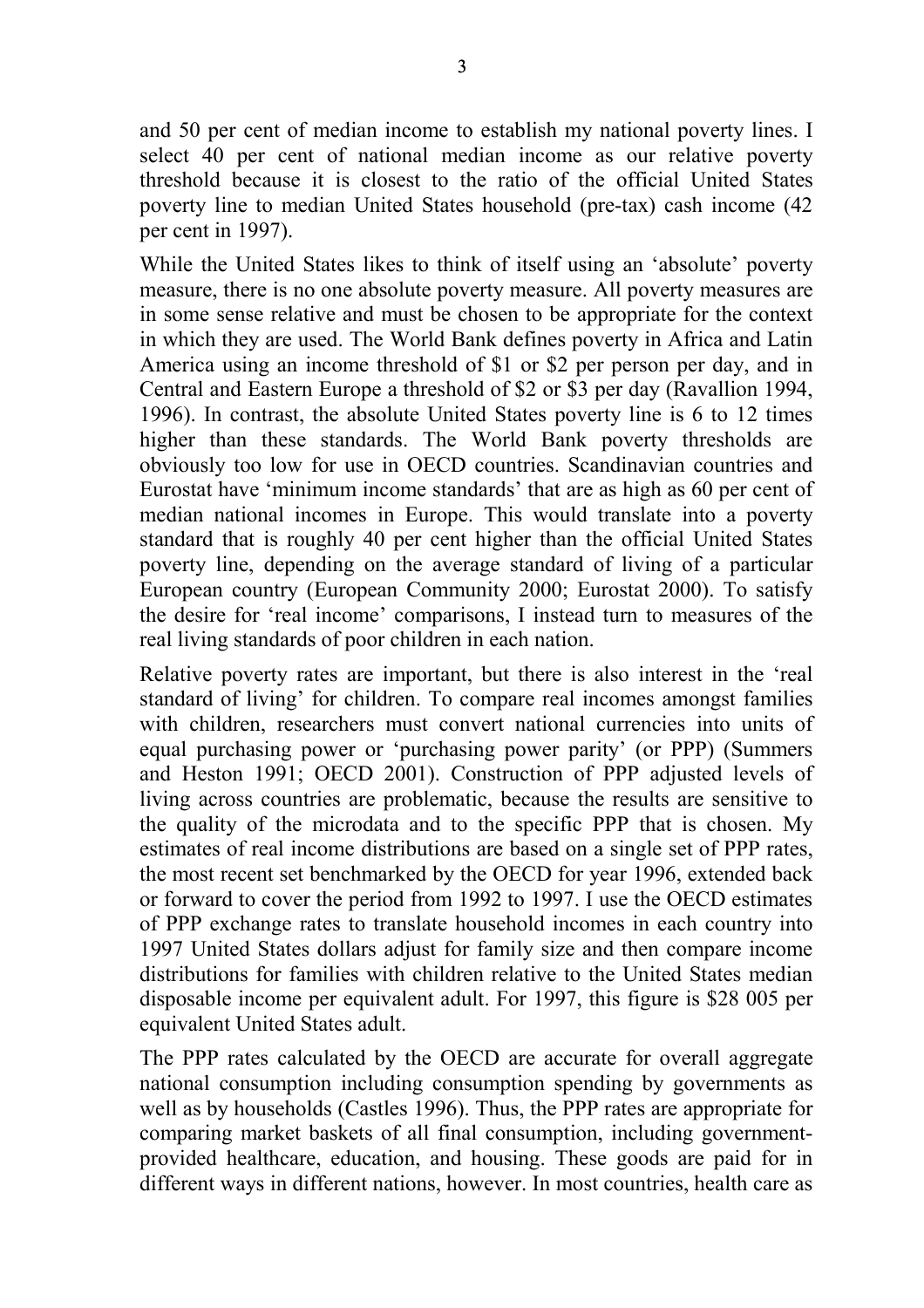well as some rental housing, childcare, and education are subsidized more generously by those governments than is the case in the United States. Thus, disposable incomes in countries with publicly financed health and higher education systems reflect the fact that health and education costs have already been subtracted from households' incomes (in the form of direct tax payments to the government). One implication is that in countries where inkind benefits are larger than average, real incomes may be understated because citizens actually face a lower effective price level for privately purchased goods than is reflected by OECD's estimates of the PPP rate. The opposite is true for those counties whose citizens must pay larger amounts for health care and education out of their disposable incomes. Since on average other nations spend slightly more on noncash benefits than does the United States (Smeeding and Rainwater 2001, Table 1), the United States real incomes are likely to be overstated in the comparisons that follow. In contrast, European countries (Sweden, France, and Germany) provide higher levels of tax-financed health care and education benefits, and so their real incomes are likely understated.

Poverty measurement and real living standards are based on the broadest income definition that still preserves comparability across nations. The best current definition is disposable cash and nearcash income (that is, money income minus direct income and payroll taxes and including all cash and near cash transfers, such as food stamps and cash housing allowances, and refundable tax credits such as the earned income tax credit (EITC). This is The LIS definition of income which I use everywhere below.

My measure of real living standards is based only on disposable incomes, but that allows me the luxury of examining incomes for children at various levels of living in society. Comparing points in the distribution allows me to examine differences across children within nations as well as across nations, all expressed in 1997 United States PPP dollars and all relative to the median disposable income in the United States in 1997. I use these data to compute the real income of a low-income child and a high-income child in each nation. The low-income child is measured at the  $10<sup>th</sup>$  percentile (median of the bottom quintile) while the high-income child is measured at the  $90<sup>th</sup>$ percentile (median of the top quintile).

I refer to the difference between persons with high and low incomes as 'economic distance' in making comparisons here. This distance can be measured in ratio format (e.g., The income of the  $90<sup>th</sup>$  relative to the  $10<sup>th</sup>$ child), in bar graph format, or with the real income distance between these points measured in PPP-adjusted dollars per child. I like to think of the measure of economic distance as a measure of equality of opportunity within each nation. Nations with smaller economic distances (or smaller decile ratios) have higher levels of 'equal opportunity' across the population of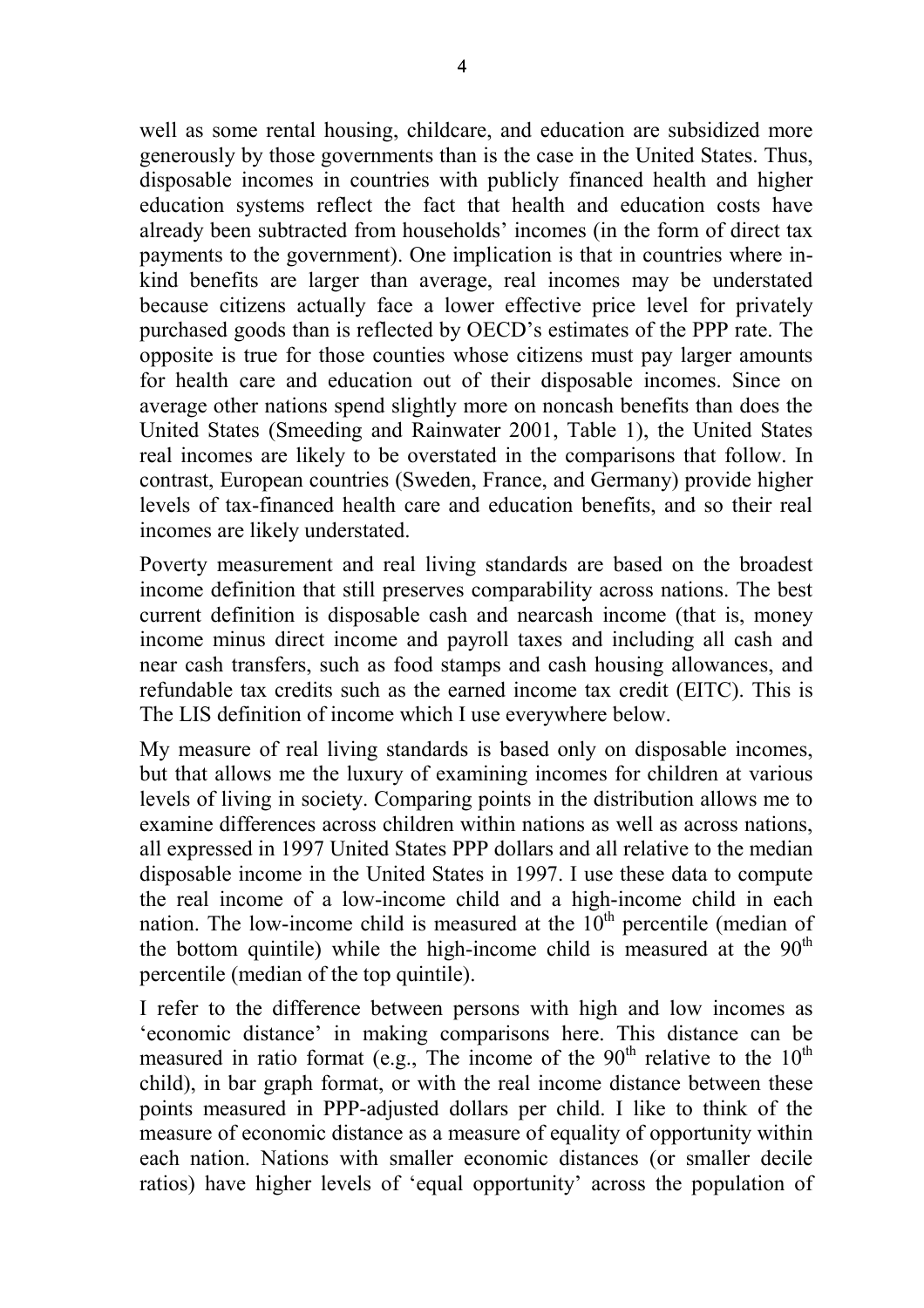children. I also like to focus on the distance between the middle-income child and the low-income child as a measure of 'fair chance'. While measure of equality of opportunity captures the real economic distance between the high- and low-income children, I am also vitally interested in the absolute level of resources available to the low-income child, relative to similar children in other nations. Children in nations with relatively higher real income levels for 'low-income children' have given their poor kids more of a 'fair chance' in that nation, when compared to similar children in other nations. It will be instructional to see which nations leave their children behind, which ones give them a good start, and by how much.

For international comparisons of poverty and inequality, the household is the single best unit for income aggregation. It is the only comparable incomesharing unit available for most nations. While the household is the unit used for aggregating income, the person is the unit of analysis. Household income is assumed to be equally shared among individuals within a household. Poverty rates are calculated as the percentage of all children who are members of households with incomes below the poverty line.

A variety of equivalence scales have been used in cross-national comparisons in order to make comparisons of well-being between households with differing compositions. Equivalence scales are used to adjust household income for differences in needs related to household size and other factors, such as the ages of household members. After adjusting household incomes to reflect differences in household size, I compare the resulting adjusted incomes to either the 40 or 50 per cent of median poverty line. I also use an equivalence scale to adjust for differences in household size when I make real income comparisons of children.

#### **2.1 Database**

The data I use for this analysis are from the Luxembourg Income Study (LIS) database, which now contains 100 household income data files for 28 nations covering the period 1967 to 1997 (www.lisproject.org). In computing the trend of relative poverty, I have selected the 19 nations that are the largest and richest in the world and include all of the G7 nations, Scandinavia, Canada, Australia, and most of Europe. I also include all of Germany, including the eastern states of the former German Democratic Republic (GDR). I do not include Mexico or any of the former Soviet bloc nations.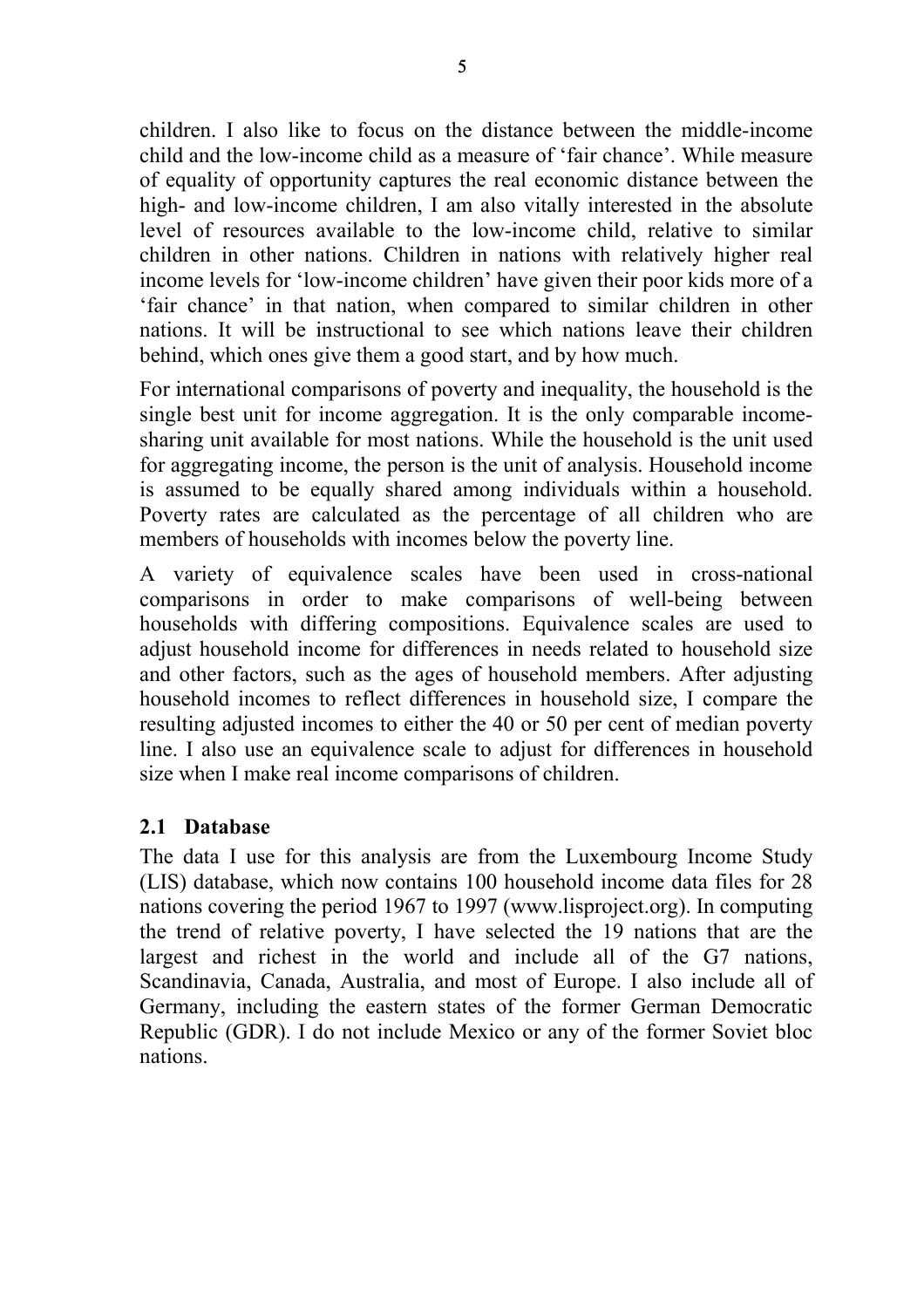## **3 Results: Poverty Rates and Living Standards for the United States Children in Comparative Perspective**

The methodological explanations prepare me for analysis of the results. I begin with the poverty comparisons before turning to real incomes.

#### **3.1 Poverty**

In order to first consider a broad range of countries in my analysis and to compare poverty as it is commonly measured in cross-national studies, I begin by examining relative poverty rates. A range of relative poverty standards is used in cross-national comparisons. One-half of national median adjusted income is the most commonly used poverty threshold for international comparisons. In fact, it is hard to find a study that does *not* use this standard. But other standards are also used, if for no other reason than for sensitivity tests. In this paper I concentrate mainly on the 40-per cent-ofmedian line because of its proximity to the United States poverty line, though I also provide poverty estimates using a threshold of 50 per cent of national median income.

Relative child poverty rates in 19 rich nations, using both thresholds, are displayed in Figure 1. All poverty rates are based on 1990-1997 data. The poverty rate using the lower (40 per cent) poverty threshold varies between 1.3 per cent in Sweden (1995) and 14.8 per cent in the United States (1997), with an average rate of 6.1 per cent across the 19 countries. A quick glance at children with incomes below the poverty line is obviously sensitive to where the line is drawn. Even though national poverty rates are sensitive to the level of the threshold, the ranking of the 19 countries is affected only modestly by the change in the relative poverty threshold. Poverty in the United States stands out most clearly even when the poverty threshold is set at 40 per cent of median income, though we have the highest poverty rate at the 50 per cent level as well.

At this lower threshold, almost 15 per cent of the United States children are poor, more than are below the *50-per cent* threshold in 13.4 of the other nations shown! More poor children in the United States suffer from extreme relative poverty than is the case in other high-income countries Only Italy is closer (at 14.6 per cent poor). The next highest child poverty rate at the low standard is Canada with 9.6 per cent of children poor. At the higher poverty threshold, 22.3 per cent of United States children are poor—with only Italy and the United Kingdom being close by.

Higher poverty rates are found in countries with a high level of overall inequality (United States, Italy), in geographically large and diverse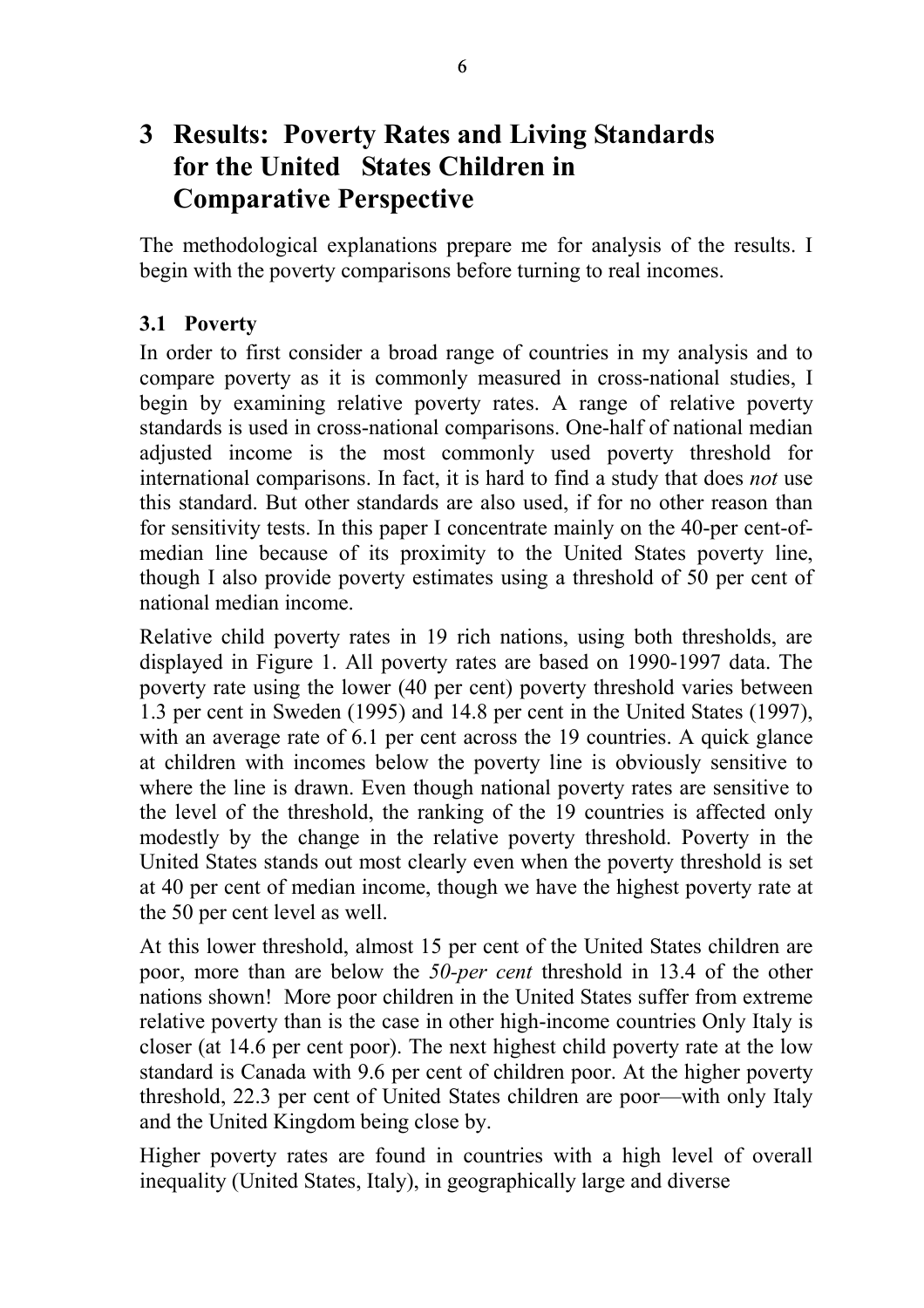

#### **Figure 1: Poverty Rates for Children in 19 Rich Nations in the 1990s**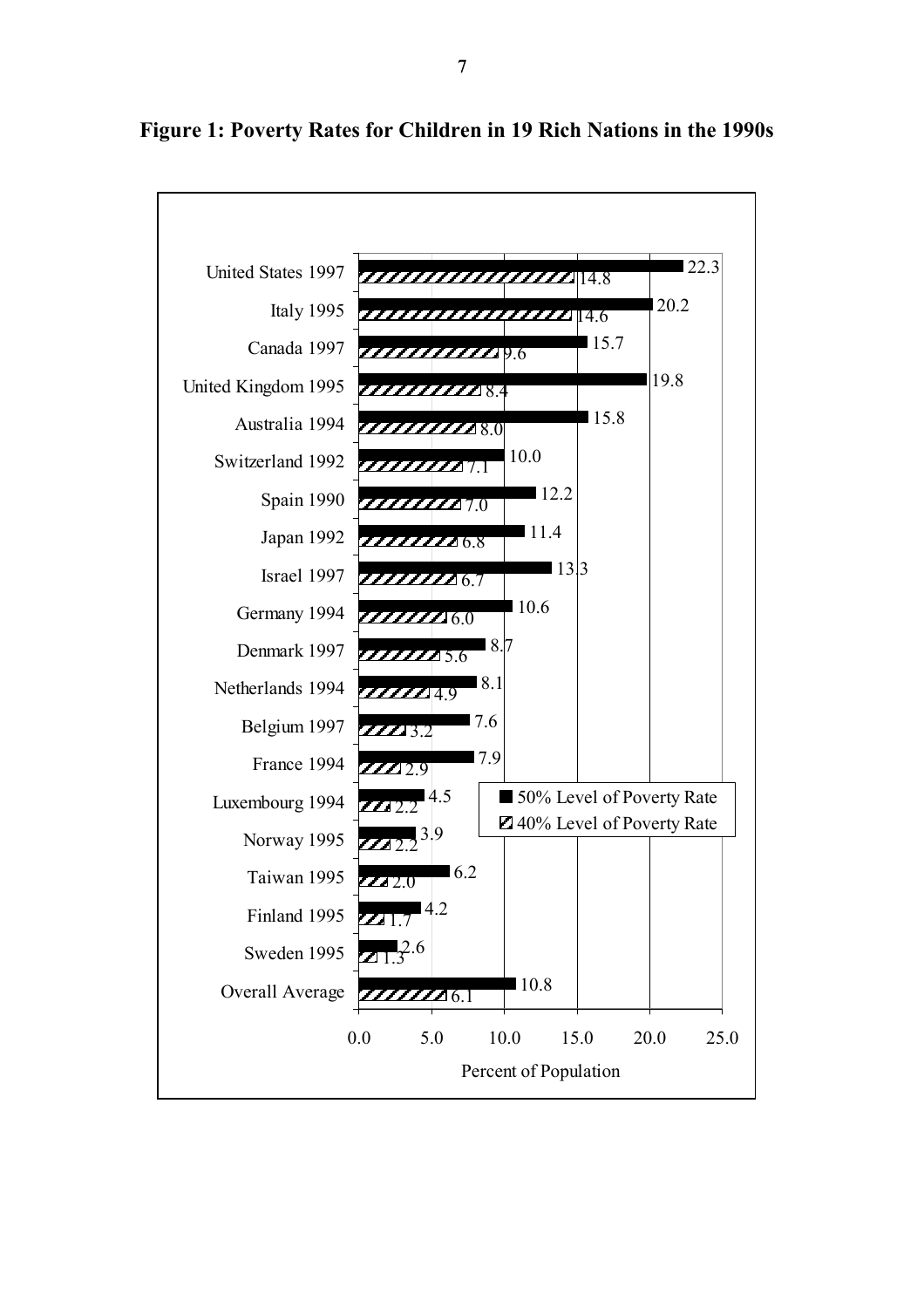countries (United States, Canada, Australia), in Anglo-Saxon nations, and in countries with less well-developed national welfare states (Spain, Israel, and Japan). Low poverty rates are more common in smaller, well-developed, and high-spending welfare states (European Community, Scandinavia) and in countries where unemployment compensation is more generous, where social policies provide more generous support to single mothers and working women (through paid family leave, for example), and where social assistance minimums are high.

Poverty rates computed using before-tax-and-transfer household income (not shown) do not differ among countries as much as those calculated after taxes and transfers. This finding implies that different levels and mixes of government spending on the poor have sizable effects on national poverty rates (Smeeding, Rainwater and Burtless 2002). In fact, detailed analysis shows that higher levels of government spending (as in Scandinavia and Northern Europe) and more careful targeting of government transfers on the poor (as in Canada) produce lower poverty rates (Kenworthy 1998; Kim 2000), a finding that I verify below. Earnings and wage disparities are also important in determining poverty rates, especially among families with children (Jäntti and Danziger 2000; Bradbury and Jäntti 1999; Smeeding 1997). Countries with an egalitarian wage structure tend to have lower child poverty rates, in part because the relative poverty rate among working-age adults is lower when wage disparities are small.

## **4 Real Incomes of Children**

Although most would argue that economic well-being (at least in developed countries) is most crucially a function of the individual's relative position in the distribution of income, real levels of living are also important in comparing living standards and well-being across nations. Interest in real income for children goes beyond the situation of poor children alone—in comparative studies one also wants to know about the real standard of living of average and well-off children as well when we assess equality of opportunity. These measures can be also understood as measures of the types of life chances that low-income parents can provide for their children. Figures 2, 3, and 4 therefore address the issue of real incomes for children.

First of all, Figure 2 is constructed by ranking the population of children from poorest to richest, then taking the child at the  $10<sup>th</sup>$  and then  $90<sup>th</sup>$ percentiles and using PPP's to convert these incomes into United States dollars. Six nations for whom OECD has no PPP or where the overall quality of the microdata are suspect have been dropped, leaving 13 nations for us to observe. All amounts are expressed as a fraction of the 1997 United States overall median adjusted disposable income (\$28 005).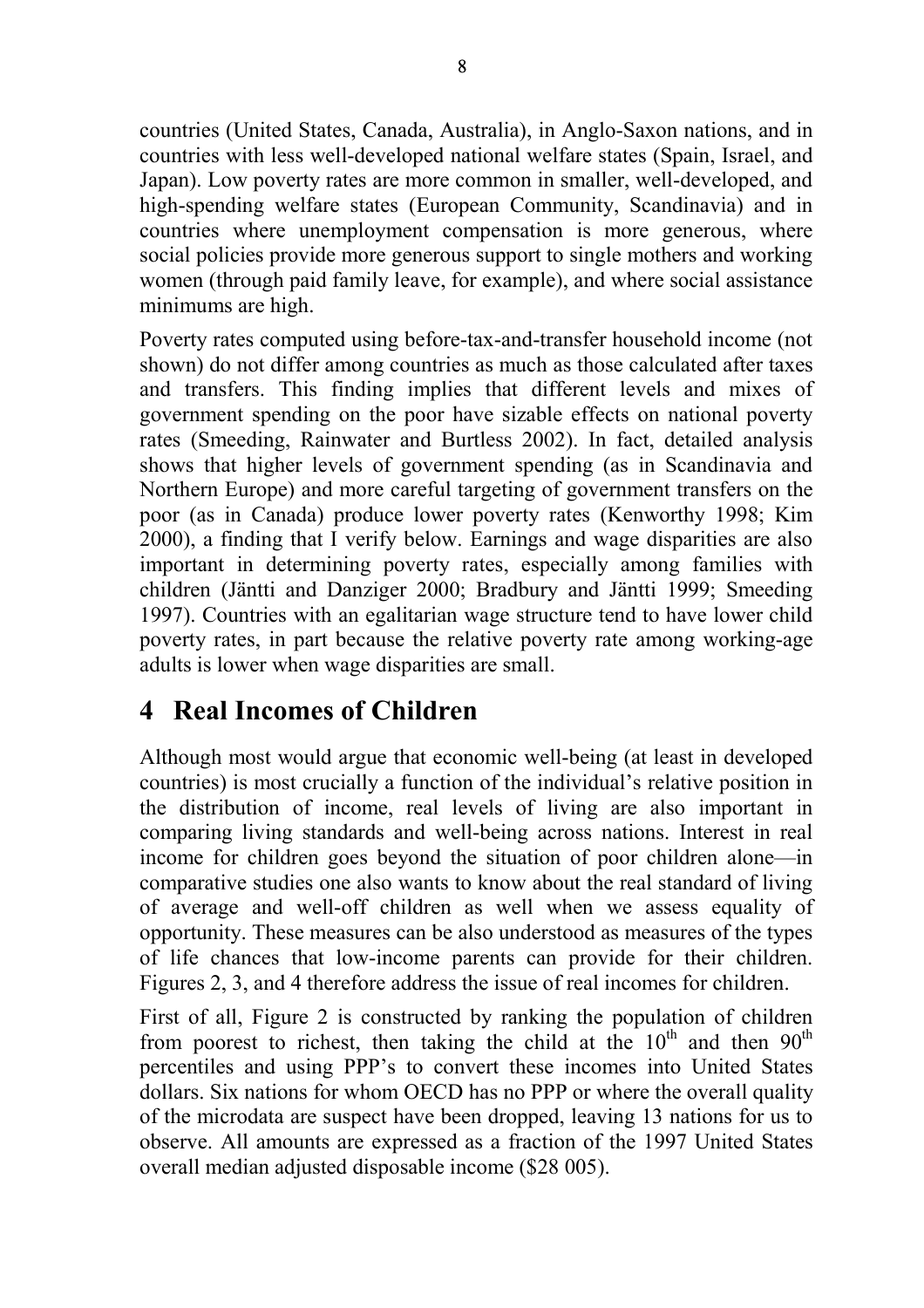Figure 2. Equal Opportunity and Fair Chance: Economic Distance and Real Standards<br>of Living for Children (Numbers given are per cent of overall US 1997<br>Median Equivalent Income in PPP terms) **Figure 2. Equal Opportunity and Fair Chance: Economic Distance and Real Standards of Living for Children (Numbers given are per cent of overall US 1997 Median Equivalent Income in PPP terms)** 

|                                                       | Fair Chance<br>(Low Income)<br>P10 |   | Economic Distance Length of bars represents the<br>gap between high and low income individuals |   |   |   |               | P <sub>90</sub> | (High Income) (Decile Ratio) Income Gap<br>P90/P10 | <b>Equal Opportunity</b><br>Real |
|-------------------------------------------------------|------------------------------------|---|------------------------------------------------------------------------------------------------|---|---|---|---------------|-----------------|----------------------------------------------------|----------------------------------|
|                                                       |                                    |   |                                                                                                |   |   |   |               |                 |                                                    |                                  |
|                                                       | 55                                 |   |                                                                                                |   |   |   |               | 126             | 2.29                                               | 19,884                           |
| Norway<br>Switzerland<br>Sweden<br>Denmark<br>Finland |                                    |   |                                                                                                |   |   |   |               | 165             | 3.24                                               | 31,926                           |
|                                                       |                                    |   |                                                                                                |   |   |   |               |                 | 2.02                                               | 13,722                           |
|                                                       |                                    |   |                                                                                                |   |   |   |               | $97$<br>114     | 2.38                                               | 18,483                           |
|                                                       | 38444                              |   |                                                                                                |   |   |   |               | 122             | 2.66                                               | 21,283                           |
| France                                                |                                    |   |                                                                                                |   |   |   |               | 137             | 3.11                                               | 26,045                           |
| Canada                                                |                                    |   |                                                                                                |   |   |   |               | 156             |                                                    | 31,366                           |
| Belgium<br>Netherlands                                | 443382                             |   |                                                                                                |   |   |   |               | 127             | $3.55$<br>$2.89$                                   | 23,244                           |
|                                                       |                                    |   |                                                                                                |   |   |   |               | 110             | 2.62                                               | 19,043                           |
|                                                       |                                    |   |                                                                                                |   |   |   |               | 121             | 3.03                                               | 22,684                           |
|                                                       |                                    |   |                                                                                                |   |   |   |               | 124             | 3.44                                               | 24,644                           |
| Germany<br>Australia<br>United Kingdom                |                                    |   |                                                                                                |   |   |   |               | 127             | 4.10                                               | 26,885                           |
| United States <sup>a</sup>                            | 35                                 | ¢ | g                                                                                              | g | S | g | $\frac{5}{2}$ | 179             | 5.11                                               | 40,327                           |
| Average                                               | $\boldsymbol{\mathcal{L}}$         |   |                                                                                                |   |   |   |               | 131             | $\overline{3}$ .                                   | \$24,580                         |

Notes:<br>a. Figures given are 1997 USA PPP adjusted dollars per equivalent person, weighted for the number of children in each unit size.<br>b. Simple average. b. Simple average.

a. Figures given are 1997 USA PPP adjusted dollars per equivalent person, weighted for the number of children in each unit size.

Source: Luxembourg Income Study and author's calculations. Source: Luxembourg Income Study and author's calculations.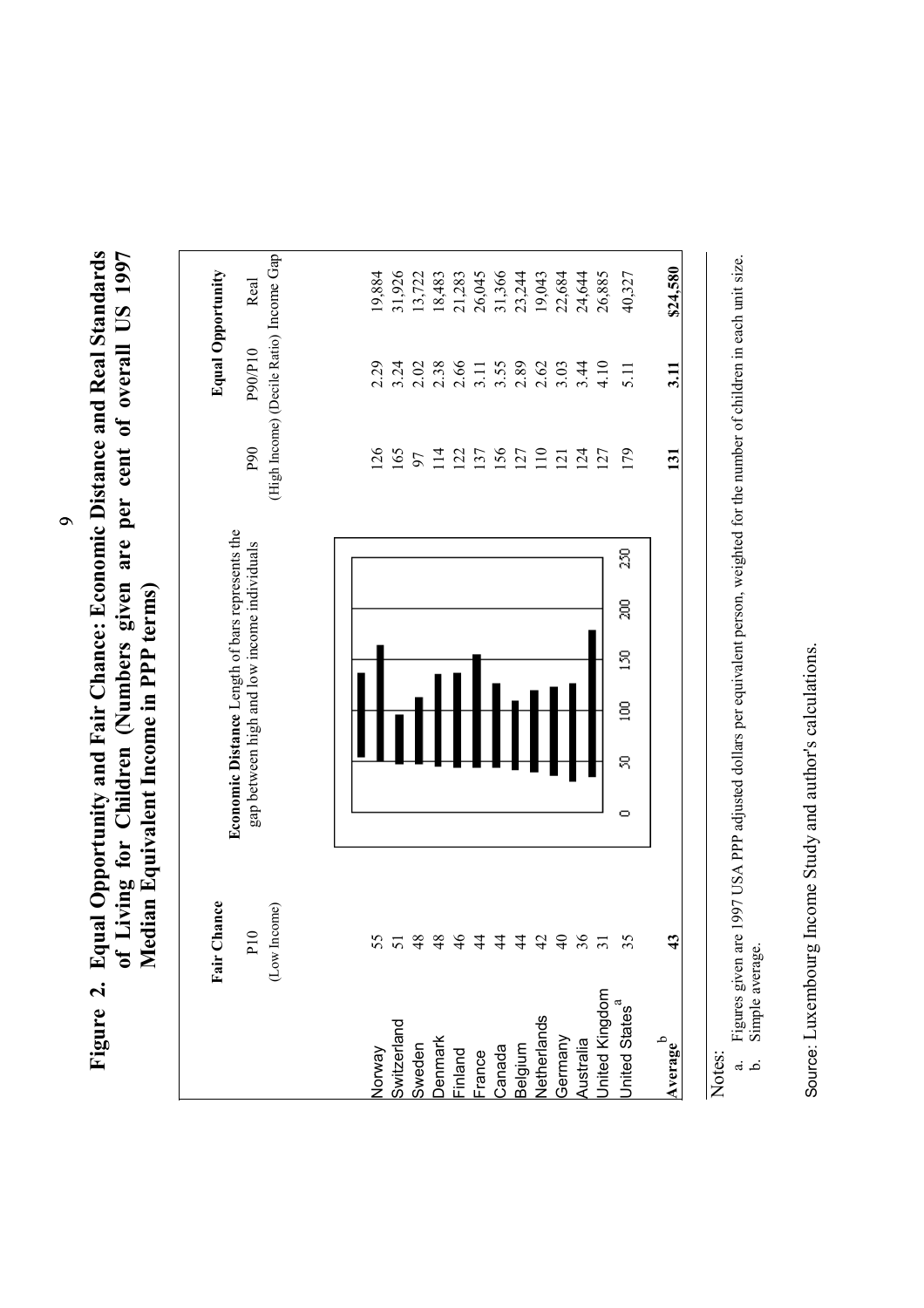

**Figure 3: Supra Chance: Real Incomes of the High Income Child** 

\* Child in a household at the 50th percentile (median) of the U.S. equivalent income distribution for households with children, all other currencies converted to 1997 US dollars using Purchasing Power Parities. Source: Figure 2, P90 column.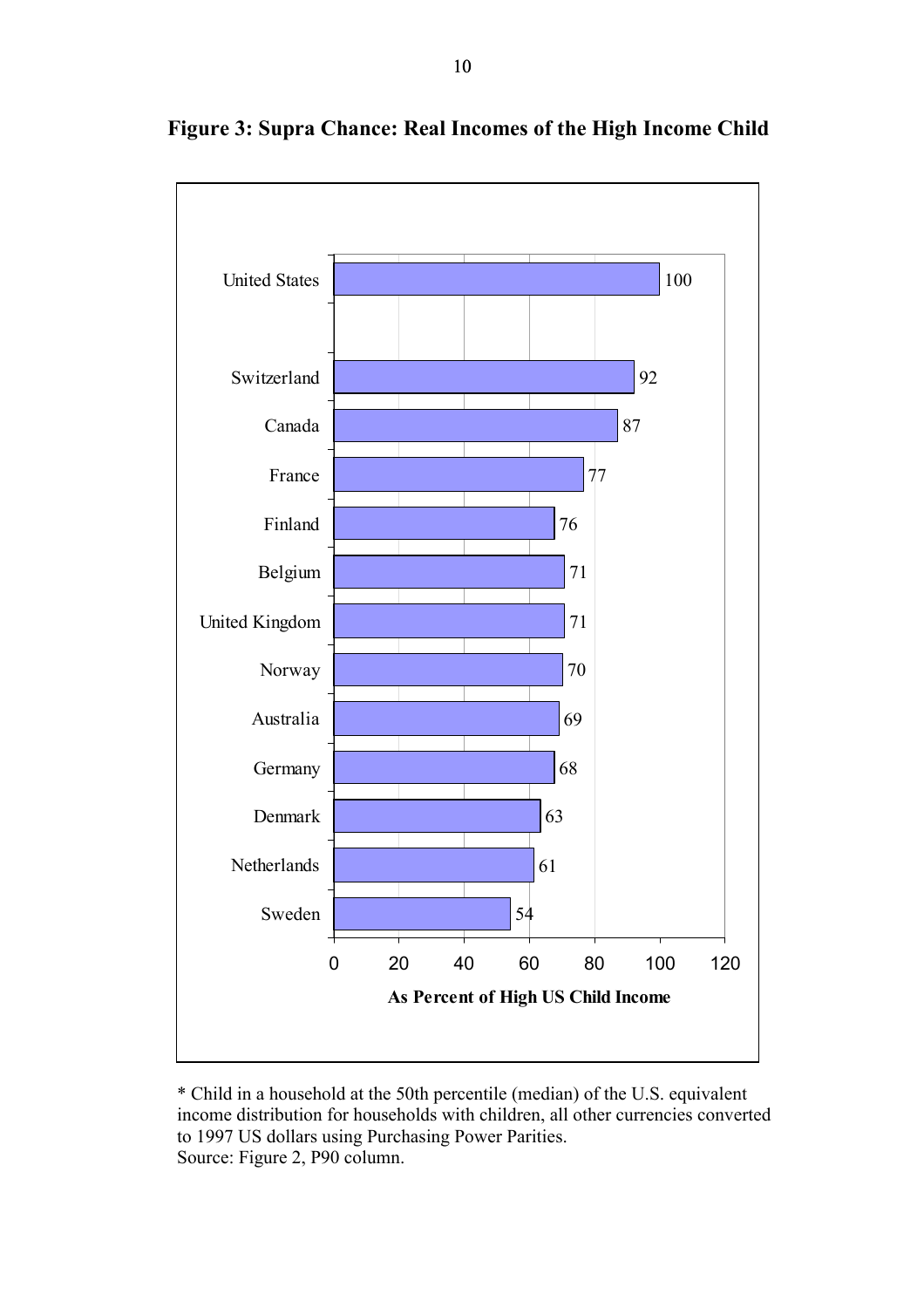On average, children's real incomes at the  $10<sup>th</sup>$  percentile are 43 per cent of the median while the 90<sup>th</sup> percentile child lives in family with an income of 131 per cent of the median, producing a decile ratio of 3.11. The real income gap or 'economic distance' between low and high-income children averages almost \$25 000 per child in Figure 2.

Looking first at my measure of 'fair chance,' the nations with the highest  $P_{10}$  offer their children the best economic chance for future success. I agree with Mayer (1997) and others that income alone is a poor proxy for life chances for middle class households with children. Another \$100 or \$1000 per child for middle income or well-to-do families makes little difference to their children's overall life chances compared to other influences (such as parents, schools, communities, and peers). But I also agree with Duncan et al. (1998) that a child being born into a family with very low income (roughly  $P_{10}$  of 33 to 38 per cent of the median) significantly decreases that child's overall life chances. Thus, I believe that the  $P_{10}$  for children is a meaningful and important indicator of a fair life chance.

On this basis, only a child in the United Kingdom has a less fair chance, at 31 per cent of the median, than does a child in the United States, at 35 per cent of the median. Australian children are at roughly the same level of living as the United States kids while the next nearest is the unified Germany at 40 per cent. All other nations have children's living standards that are above the average standard of 43 per cent, which is 8 percentage points above the United States level.

At the other end of the scale, United States children in prosperous United States households have living standards 179 per cent above the median United States person. Swiss children are also relatively much better off (at 165 per cent of the median) than average. The average incomes of the best off children are 132 per cent of the median, while United States children are 44 percentage points above this level. In Sweden, the high-income child actually has a living standard (measured by cash income) just below that of the average United States person.

Here I interpret the economic distance measure as a measure of equality of opportunity. Nations with smaller economic distances (or lower real income gaps) between rich and poor kids provide more equal chances for their children, both high- and low-income children. The United States rich child has 5.11 times as much income at her (or his) disposal as does the typical poor child. Only one other nation (the United Kingdom) has a ratio above 4.00. The real income gap or economic distance between rich and poor children in the United States of \$40 327 per child is by far the largest, with Switzerland and Canada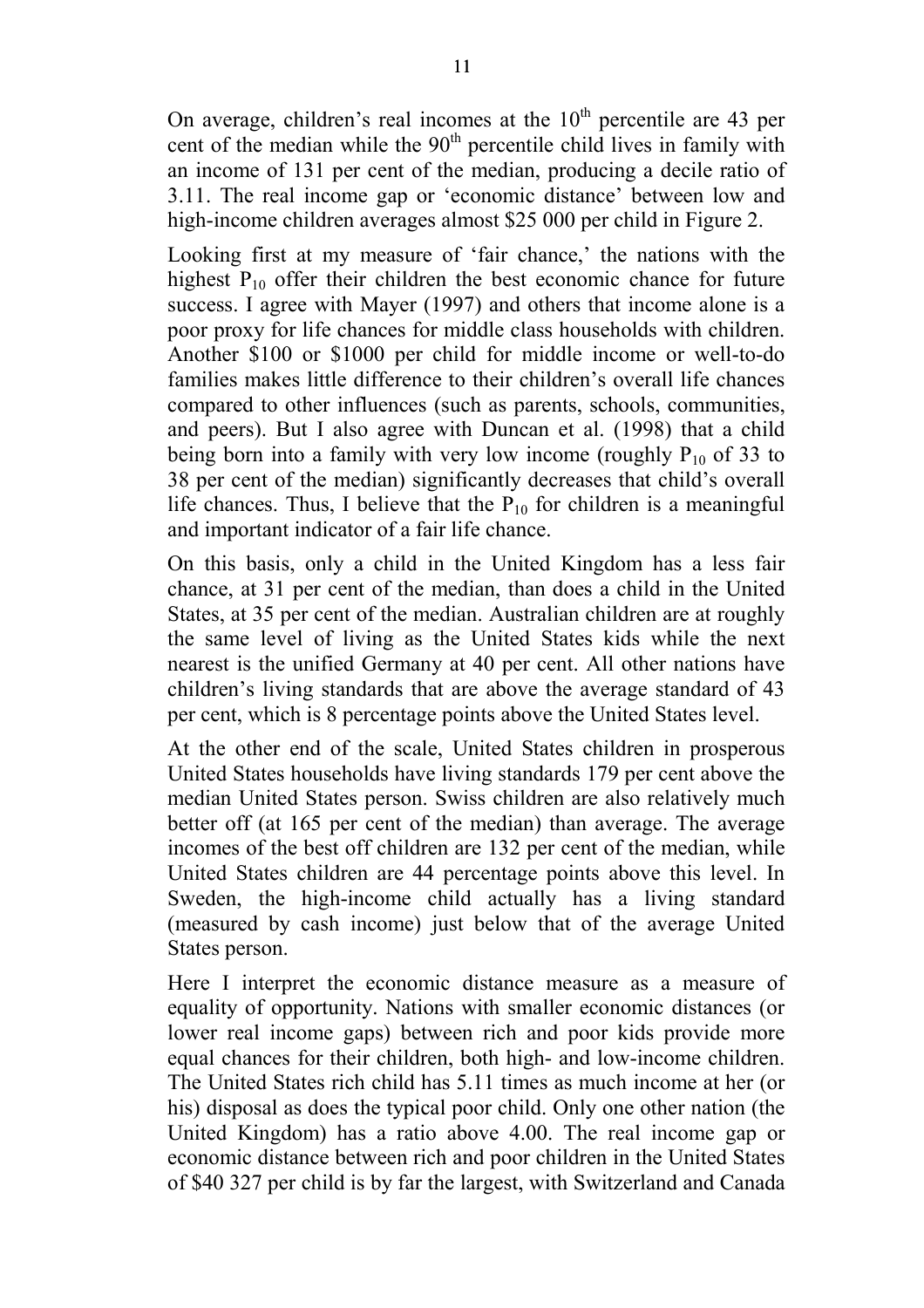the only others above the \$30 000 level, and with the other nations near or below the \$24 580 average difference. The above average gaps between poor and rich kids in these two nations must be seen in light of the fact that both have above average  $P_{10}$  ratios as well. The real income gap of \$40 327 in the United States means that low-income families have resources of \$9802 per child, assuming all resources are evenly split among household members. In contrast, high-income families have \$50 129 to spend on each child.

#### **4.1 For Every Dollar...**

Perhaps an easier way to fully grasp these differences across nations is to compare children at high and low income levels directly. Figure 3 presents the 'supra-chance' or the average standard of living for the high-income United States child compared to the high-income child in 12 other nations. For every dollar the average high-income United States child has at his or her disposal all other nations rich children have far less. Only Swiss and Canadian children are nearby, with 92 and 87 cents per dollar, respectively. All other rich children have less in spendable income by a wide margin. Parents of rich children in Sweden have resources less than 55 cents on the dollar compared to a well-to-do child in the United States. Our high-income children are truly advantaged by this measure of living standards. Smaller family sizes, higher earnings for married women with children, and assortive mating all help raise the standard of living among high-income United States children (Gottschalk and Smeeding 1997, 2000). The United States is likely the best place to be born a rich child.

What about a low-income child in the richest nation on earth? While our poverty rates are much higher than average (Figure 1), surely the richness of our nation should outweigh this poverty rate, so that even poor children in the United States are better off than are their counterparts in other nations. Figure 4 should come as something of a surprise to observers with these beliefs. For every dollar available to a low-income United States child, the low-income children in *every* nation but one (the United Kingdom) are better off in real income terms. Swiss, Norwegian, Danish and Swedish children are 37 to 57 per cent better off, while other European low-income children (Canada, Belgium, France, The Netherlands), are at least 20 per cent better off. Even Australian children have a 3 per cent higher living standard than do United States children in real spendable dollar terms. To be born to a low-income family in the United States is not as advantageous as to be similarly situated in other rich nations.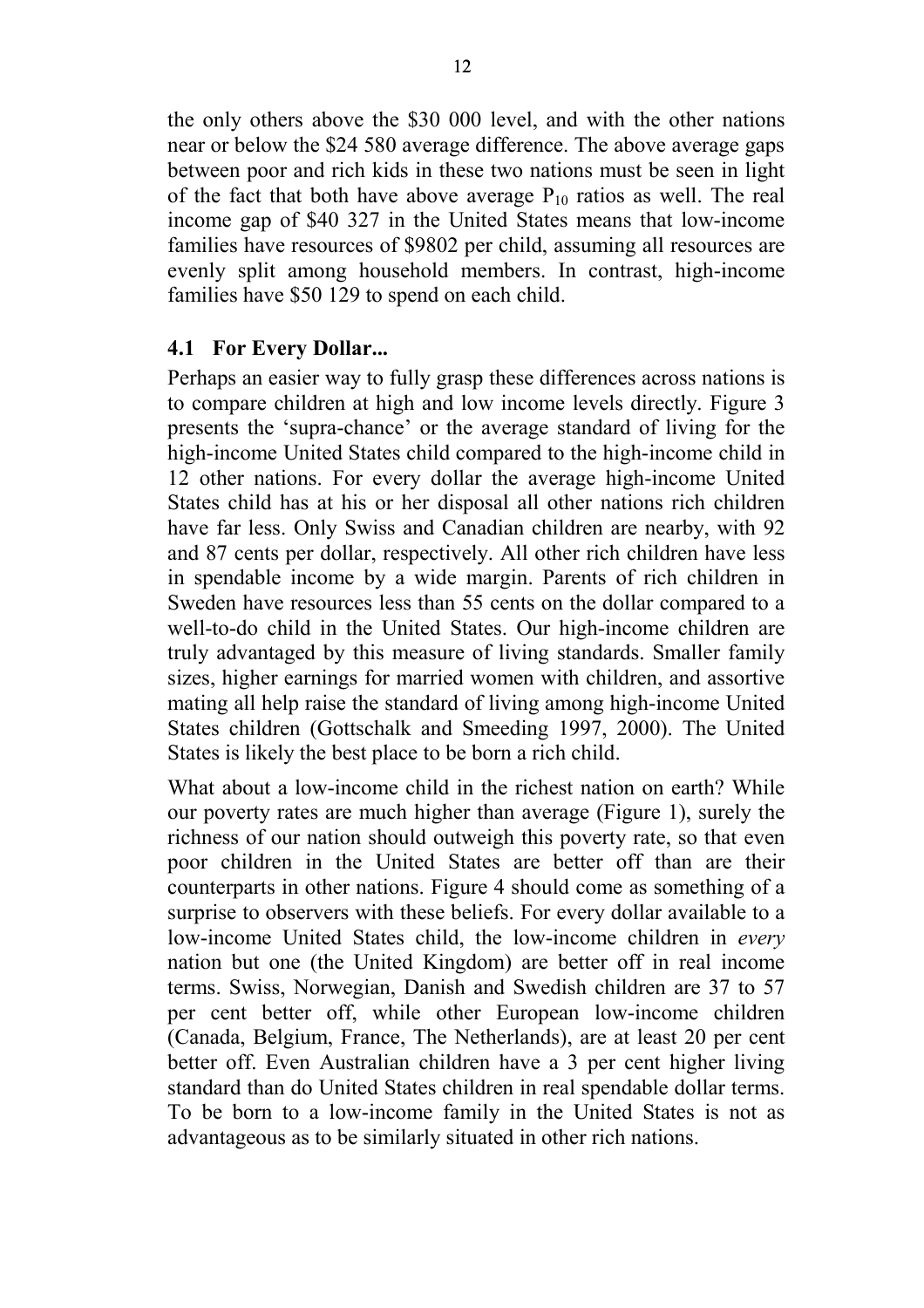

**Figure 4: Fair Chance: Real Incomes of the Low Income Child** 

\* Child in a household at the 50th percentile (median) of the U.S. equivalent income distribution for households with children, all other currencies converted to 1997 US dollars using Purchasing Power Parities.

Source: Figure 2, P10 column.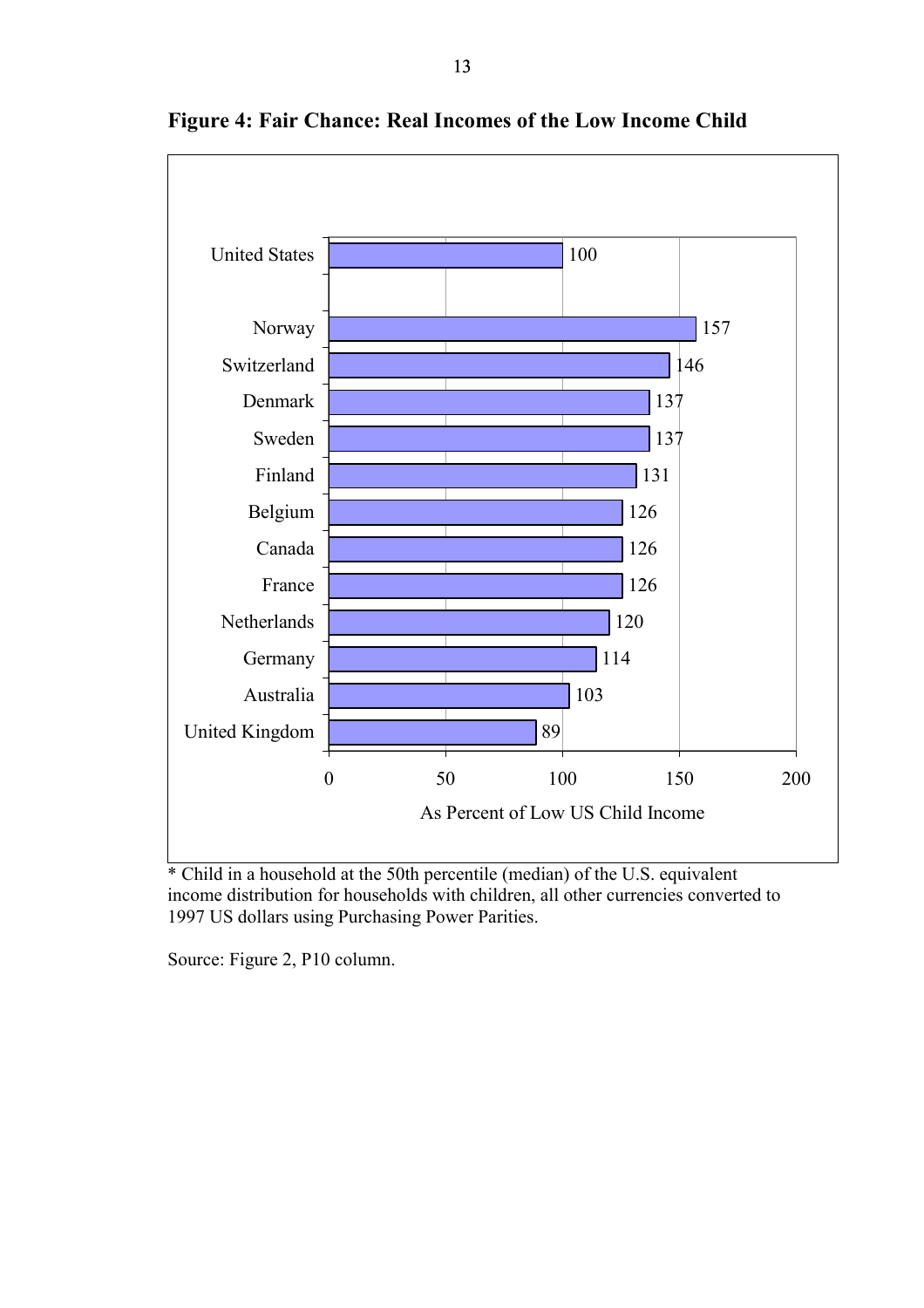Clearly the high overall living standards in the United States must be balanced by the fact that these advantages do not translate directly to low-income children. Race, ethnicity and single parenthood play roles in explaining these differences, but low parental wages and lack of social income support are the two most important factors that explain this result as we now observe (Smeeding, Rainwater, and Burtless 2001).

## **5 Poverty Correlates and Some Policy Lessons for the United States**

Poverty and inequality are higher in the United States than in other countries with similar (and indeed much lower) average incomes. American inequality differs noticeably from that in other rich countries primarily because of differences in relative income levels in the lower tail of the American income distribution. As we have observed, an American child at the  $10<sup>th</sup>$  percentile of the United States income distribution has an adjusted disposable income that is just 35 per cent of United States median income. And child poverty is also higher in the United States than in other nations.

The relative size of the low-income child population in the United States is larger than in other rich countries for two main reasons: low market wages for those parents with few skills and limited public benefits for low income families with kids. The relationship between the prevalence of workers with low wages and child poverty is highlighted in Figure 5, which shows cross-national estimates of the incidence of child poverty and the prevalence of low-paid employment in 13 OECD countries (OECD 1996). The estimates of low-paid employment reflect the percentage of a nation's full-time workers earning less than 65 per cent of national median earnings on full-time jobs. These estimates refer to the period 1993-1995 for most nations. The estimates of the child poverty rate are based on the 40-per cent-ofmedian-income threshold and are taken from the first column of Figure 1.

Figure 5 shows a very strong association between low pay and national poverty rates. The straight line shows the predictions from the regression line of the child poverty rates on the incidence of low-paid employment. Countries with values above the line have higher poverty rates than are predicted by the incidence of low relative wages; countries below the line have lower poverty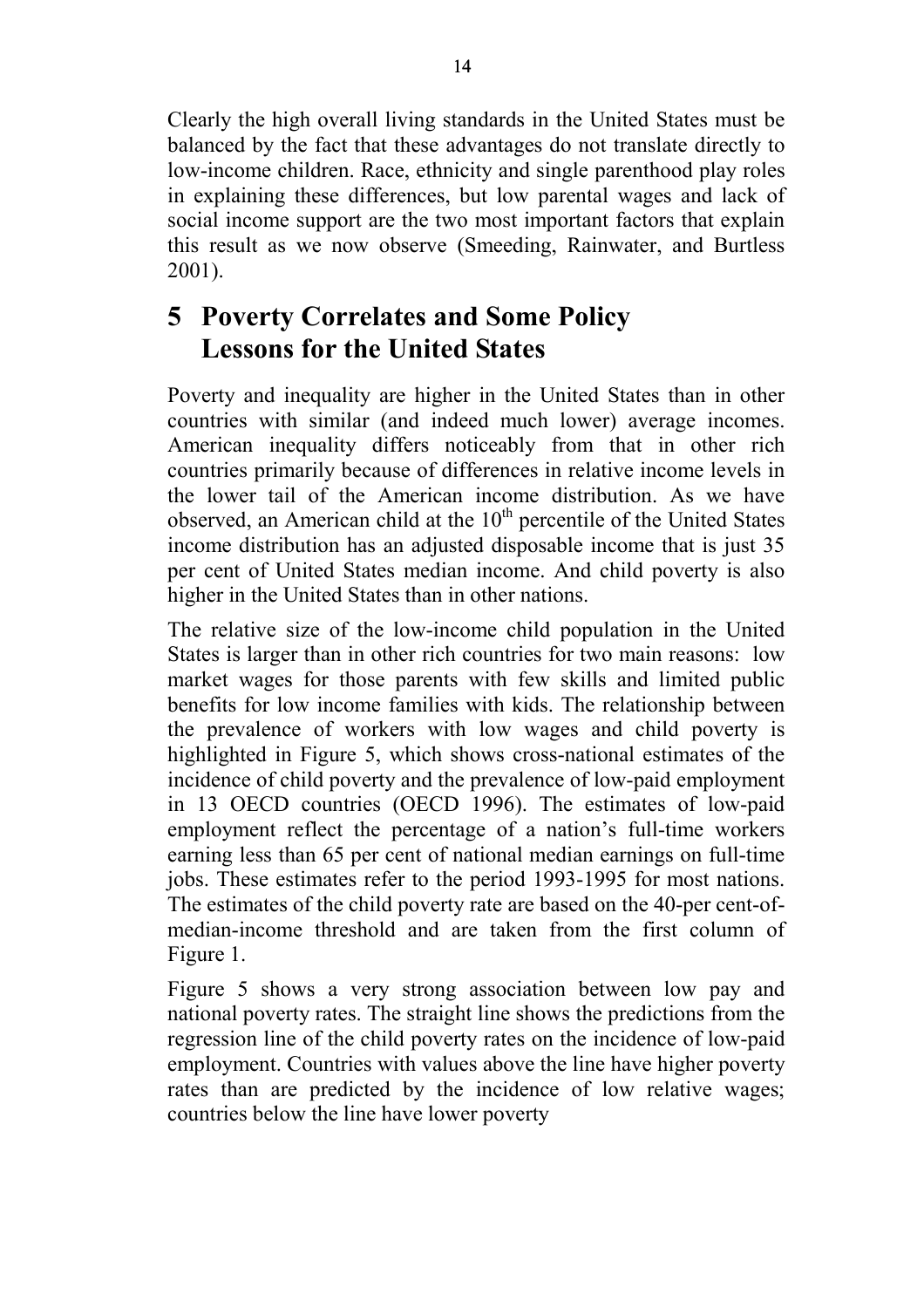

**Figure 5: Relationship of Low Pay and Child Poverty Rates in Thirteen Industralised Countries in the 1990s** 

rates. A substantial fraction of the variance in cross-national child poverty rates appears to be accounted for by the cross-national variation in the incidence of low pay. Because the United States has the highest proportion of workers and parents in these relatively poorly paid full-time jobs, it also has the highest child poverty rate. On the other hand, Canada has a lower child poverty rate than its unequal wage distribution would lead one to expect. Other countries have a significantly lower incidence of low-paid employment and also have significantly lower poverty rates than the United States.

The prevalence of low pay workers is, in fact, not the only reliable predictor of poverty rates, however. While low pay is a good predictor of the Dutch, Japanese, and German child poverty rates, other nations with similar fractions of low pay workers (Australia and France) lie further from the prediction line. Other factors, such as the antipoverty efforts of the government, are also important predictors of the poverty rate.

Social spending also clearly affects the prevalence of child poverty. To measure each country's antipoverty efforts, we collected OECD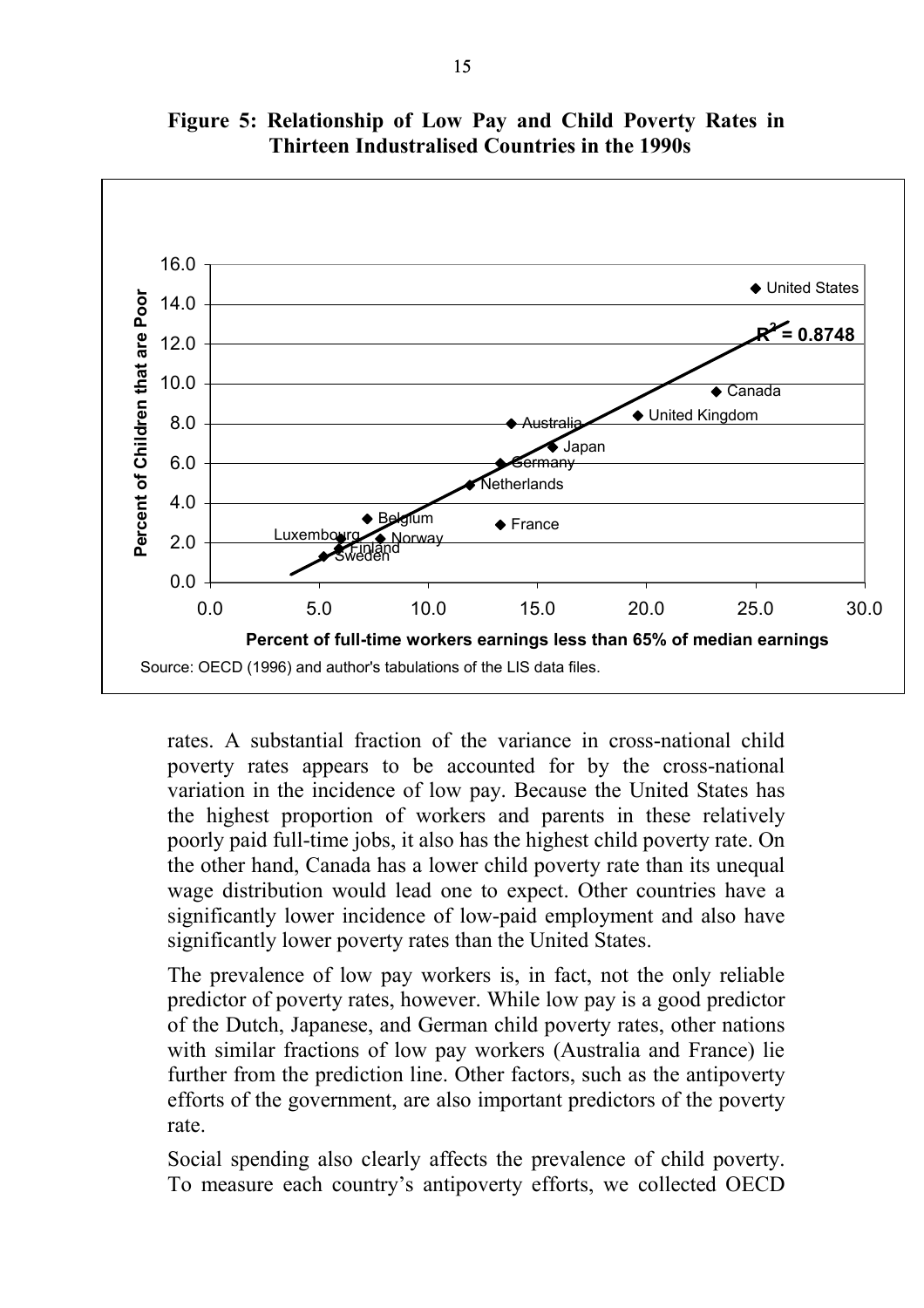statistics on the fraction of gross domestic product (GDP) spent on cash and near-cash social transfers for the nonaged (including refundable tax relief, such as the EITC). Measured in this way, social spending is negatively correlated with national child poverty rates. Figure 6 displays the cross-national relationship between social expenditures and child poverty rates. The solid line in Figure 6 shows the predicted line from a linear regression of child poverty rates on social spending. The correlation is not as high as in Figure 5, but the relationship is till very strong. As a result of its low level of spending on social transfers to the nonaged, the United States has a very high child poverty rate, one that is far higher than predicted by the regression (as in Italy, the United Kingdom, Canada and other nations above the regression line). In contrast, Japan, Luxembourg and Norway do better than predicted, having poverty rates below the regression line. Nearly all of the high-spending nations in northern Europe and Scandinavia have child poverty rates of five per cent or less.

Even though social spending in general has an inverse correlation with poverty rates, different patterns of social spending can produce different effects on national poverty rates. Antipoverty and social insurance programs are in many respects unique to each country. There is no one kind of program or set of programs that are conspicuously successful in all countries that use them. Social insurance, universal benefits (such as child allowances), and social assistance transfer programs targeted on low-income populations are mixed in different ways in different countries (Smeeding, Rainwater, and Burtless 2001). So, too, are minimum wages, worker preparation and training programs, work-related benefits (such as child care and family leave), and other social benefits. The United States differs from most nations that achieve lower poverty rates because of its emphasis on work and self-reliance for working-age adults, regardless of the wages workers must accept. For over a decade, United States unemployment has been well below the OECD average, and for almost three decades American job growth has been much faster than the OECD average. The strong economy coupled with a few specific antipoverty devices (like the expanded EITC) has produced most of the United States poverty reduction in recent years, even if those poverty rates remain at very high levels.

As long as the United States relies almost exclusively on the job market to generate incomes for working-age families, changes in the wage distribution that affect the earnings of less skilled workers will inevitably have a big effect on poverty among children and prime-age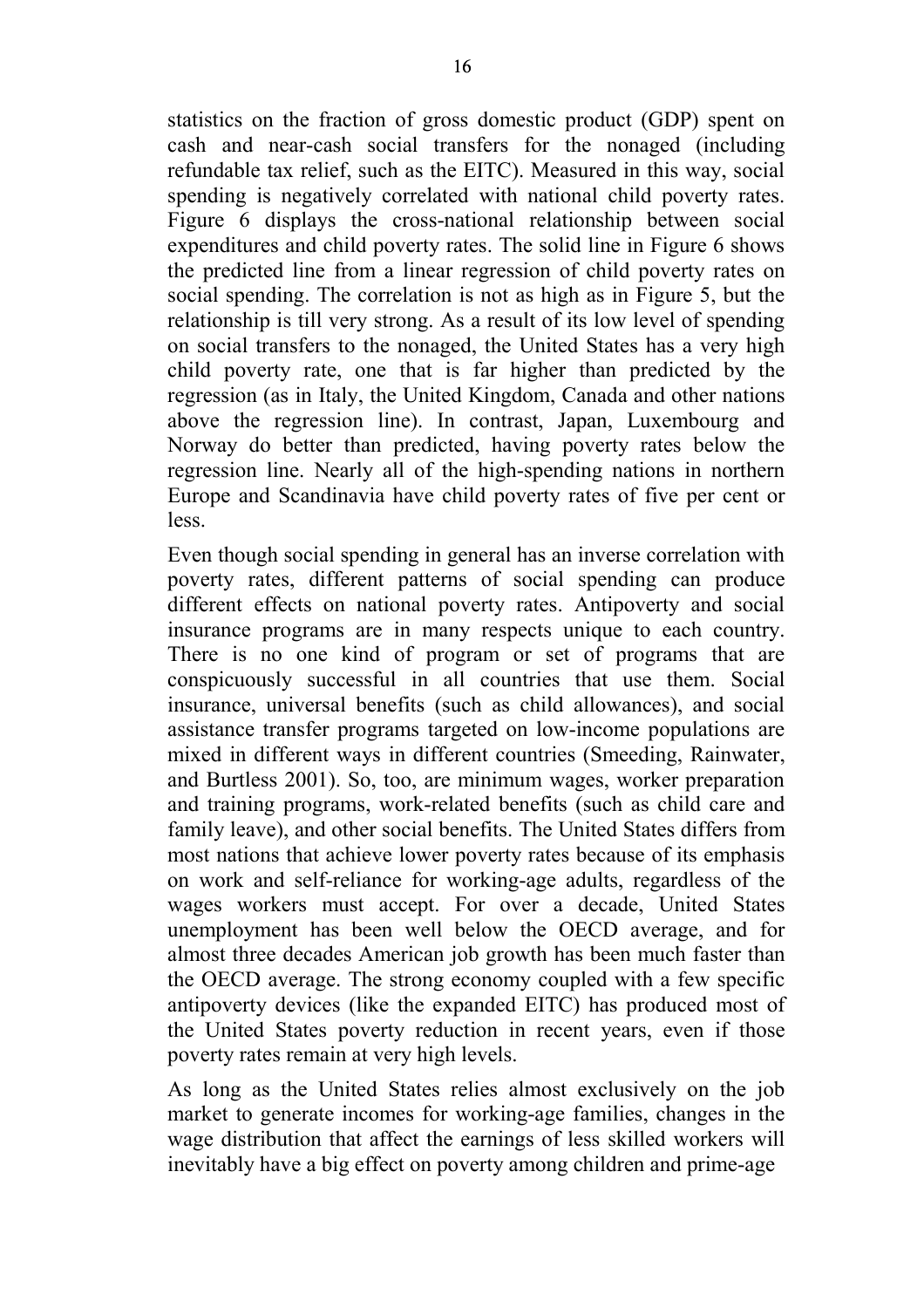

**Figure 6: Relationship of Cash Social Expenditures and Child Poverty Rates in Sixteen Industralised Countires in the 1990s** 

adults. Reductions in wages at the bottom of the earnings distribution between 1979 and 1993 eroded the living standards of a large and vulnerable population, just as real wage gains among these families since 1995 have reversed some but not all of the previous trend (Burtless and Smeeding 2001). Improvements in the social safety net for these families were too small to offset the adverse effects of wage developments from 1979 to 1993, although the recent expansion of the EITC has added greatly to the anti-poverty effectiveness of United States anti-poverty policy for females with children (Scholz and Levine 2000).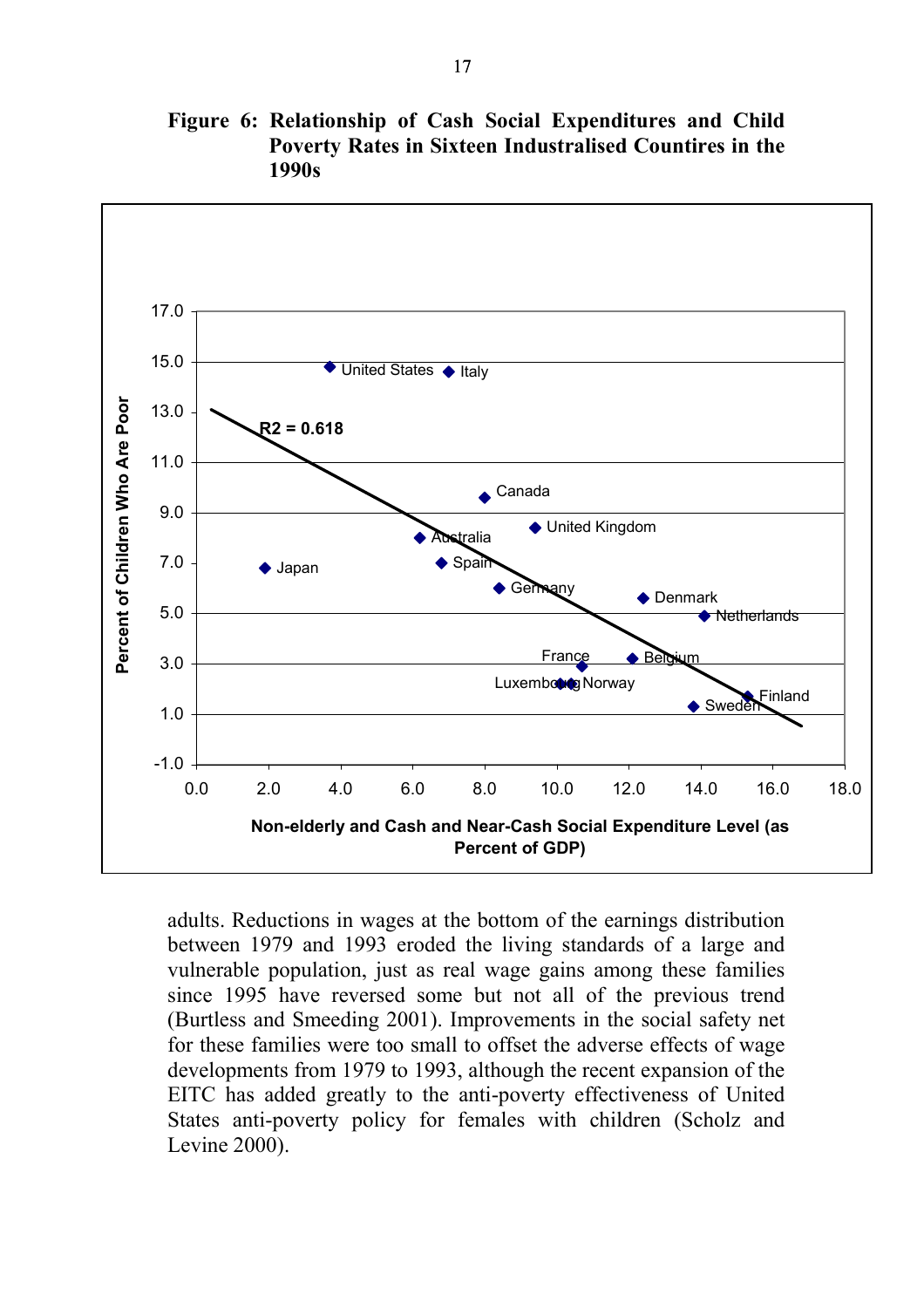## **6 Discussion and Conclusion**

This paper has tried to broaden the economic concepts of 'poverty' and 'standard-of-living' to compare them across a wide range of nations. Poverty rates measured in a relative basis convey a picture which gives pause to those who might feel that no United States child has been left behind. And when we take the incomes of families with children—both rich and poor—and translate all incomes into 'real' PPP-adjusted incomes, we find that rankings of countries and living standards for children can be quite different depending on where in the income distribution we focus. Clearly the United States, and the nations with the highest real GDP per capita (except for Luxembourg) and the highest real disposable equivalent income per person is also the most unequal. And this inequality manifests itself in terms of both relatively and absolutely lower living standards for children at the bottom of the United States income distribution, and exactly the opposite for rich United States kids.

The international comparisons in this paper contain important lessons for understanding the high child poverty rate, and low living standards in poor children in the United States. The relationship between low wages and poverty is direct and obvious. Tight labor markets in the United States can help reduce poverty as the wages received by less skilled workers are bid up. There are two important limits to this effect, however.

Not all of the poor can be expected to 'earn' their way out of poverty. Single parents with young children, disabled workers, and the unskilled will all face significant challenges earning a comfortable income, no matter how low the unemployment rate falls. A second, more uncertain limit on the benefits of low unemployment is the possibility of a recession, as in recent times. Declines in employment and hourly wages are likely to be bothersome for low-income breadwinners, boosting the poverty rate, especially among children.

The relationship between antipoverty spending and poverty rates is complicated, so the simple correlations discussed in the previous section are at best suggestive. United States poverty rates among children are high when compared with those in other industrialized countries. Yet United States economic performance has also been outstanding compared with that in other rich countries. Carefully crafted public policy can certainly reduce American child poverty. And in the still strong American economy of the late 1990s and early 2000s, it hard to argue that the United States cannot afford to do more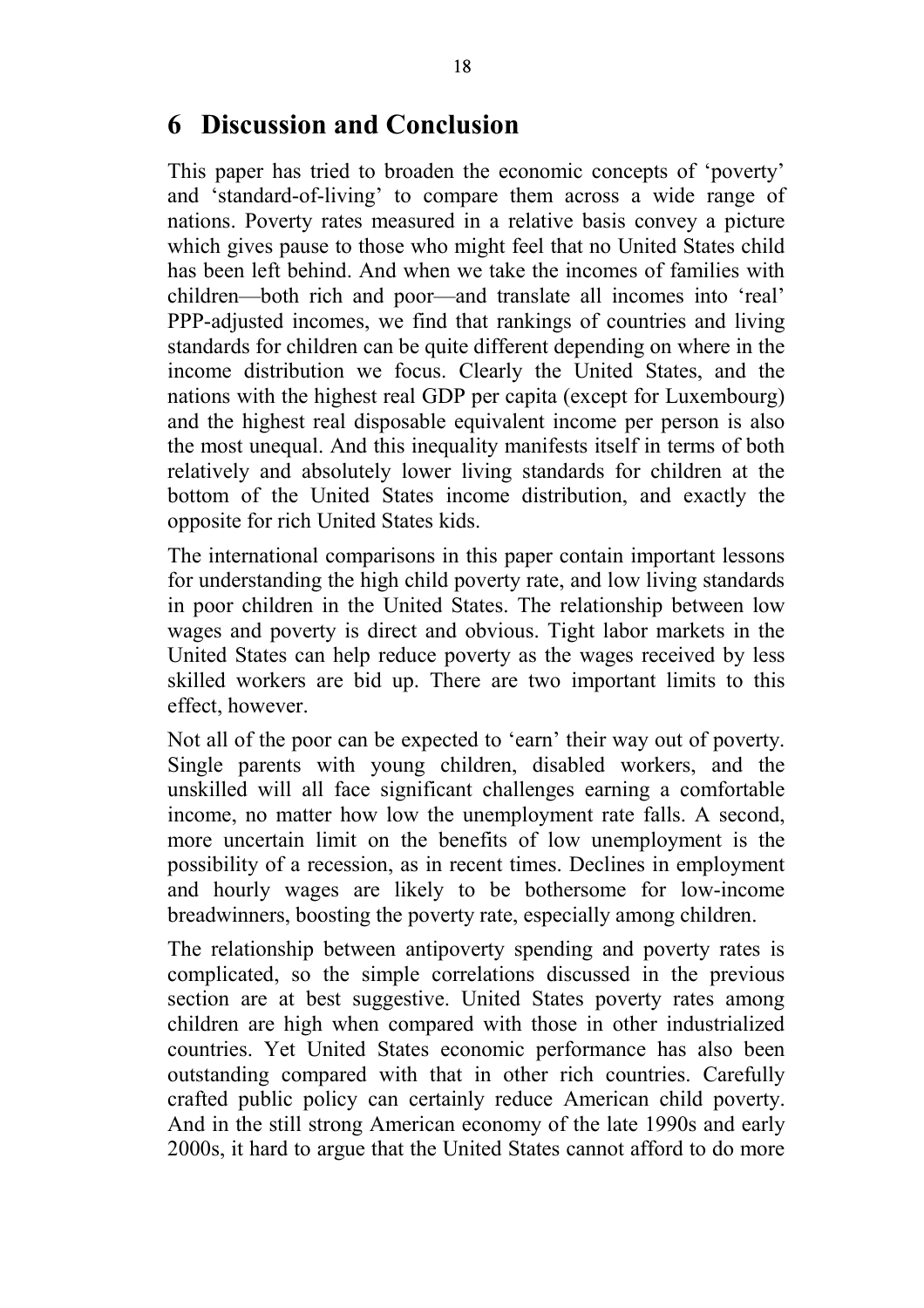to help the poor, particularly those who are working in the labor market.

A partial solution to the poverty problem that is consistent with American values lies in creating an income package that mixes work and benefits so that unskilled and semi-skilled workers, including single parents, can support their families above the poverty level. Such a package could include more generous earnings supplements under the EITC, combined with refundable child and day care tax credits (e.g., Sawicky and Cherry 2001) and the public guarantee of assured child support for single parents with an absent partner who cannot or will not provide income to their children. Targeted programs to increase job access and skills for less skilled workers could also help meet the booming labor demand in the United States economy. In the long run, a human capital strategy that focuses on improving the education and marketable job skills of disadvantaged future workers, particularly younger ones, is the approach likely to have the biggest payoff. If the nation is to be successful in reducing poverty, it will need to do a better job of combining work and benefits targeted to low-wage workers in low-income families (e.g., see Ellwood 2000; Danziger, Heflin, and Corcoran 2000).

A prolonged economic expansion and modest improvements in income supplements for low-wage breadwinners (through the expansion of the EITC) have recently pushed the United States poverty rate in the right direction. Given the political disposition of the American public, a near 0 per cent poverty rate is not a plausible goal. A gradual reduction in the overall poverty rate to 8 per cent using the 40 per cent standard is certainly feasible, however. Although this rate would represent a considerable achievement by the standards of the United States, it is worth remembering that an 8 per cent poverty rate is higher than the rate in all but four of the 19 other countries I have considered here.

And crossnational comparisons show that these policies can, in fact, be enacted. The United Kingdom children had the lowest real living standards of any of the children observed here in the mid 1990s (Figure 2). But they also have a Prime Minister who has set a national goal of improving living standards and eradicating child poverty in Britain over the next decade, and who has matched his political rhetoric with some measure of real fiscal effort that has already had an impact (Bradshaw 2001; Walker and Wiseman 2001; Micklewright 2001). In contrast, the United States is led by a President whose slogan 'leave no child behind' seems rather hollow when measured against the facts shown here and whose fiscal stance is to use income tax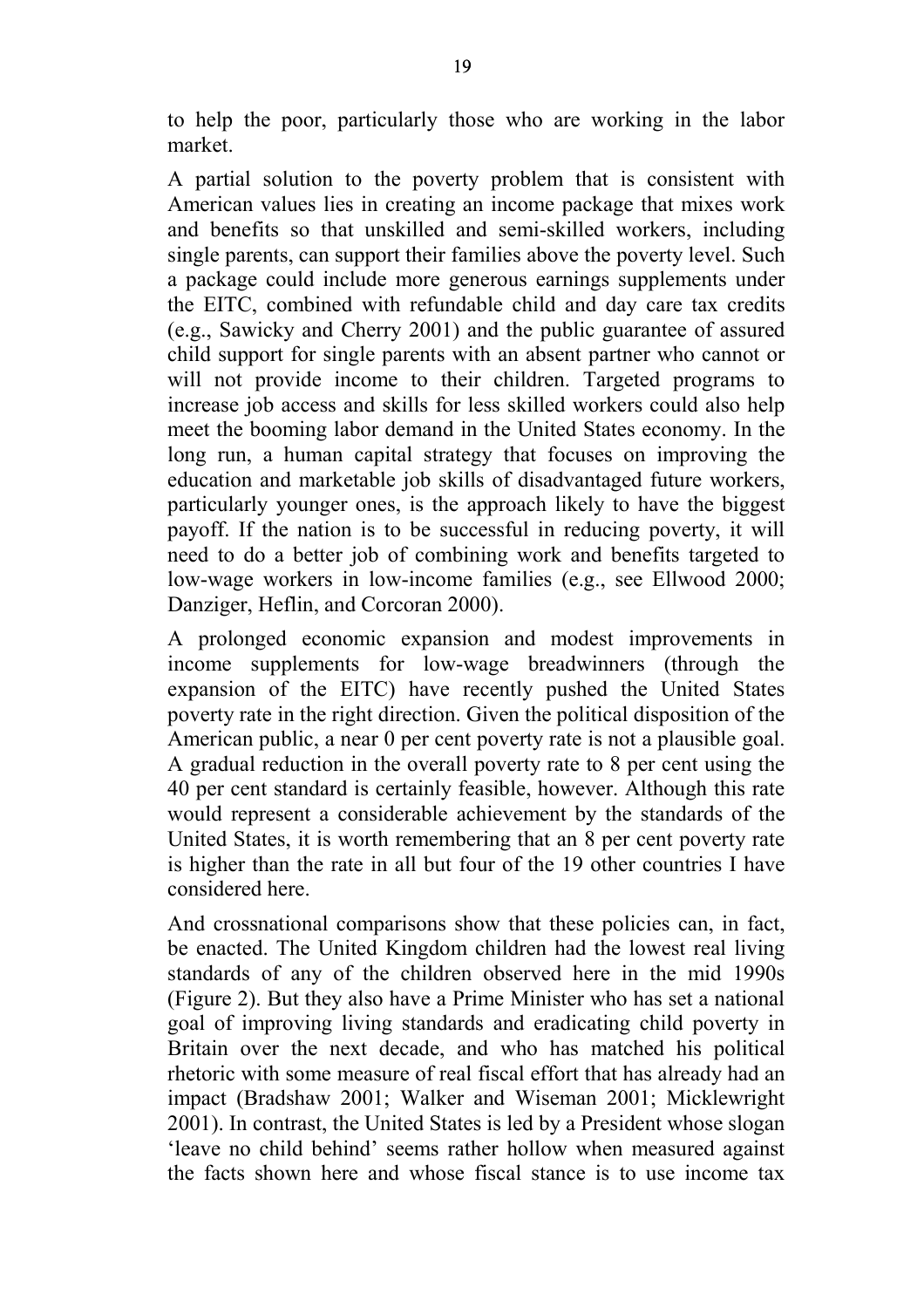reductions for the rich and fiscal stringency for the poor to most likely further increase the overall gap between rich and poor United States children. As we have seen, the gap between American rich and poor children is already the highest, even accounting for the effect of the EITC that has increased the income of United States children in the  $10<sup>th</sup>$  percentile by a noticeable amount since the early 1990s.

Reducing welfare dependence has been a primary goal of the American social system over the past decade and this objective has been reached. However, child poverty has not decreased nearly to the extent that welfare rolls have been trimmed. If we judge the United States by how well we treat our children, we do not measure up well at all. In order to meet the goal of reducing child poverty and improving the living standards of poor American children, the United States needs to make this goal a top priority for its political and economic agenda. The realization of this goal will contribute to the integrity of our democratic values and enrich the cultural and economic fabric of our society. The question is not one of affordability, but rather one of priority.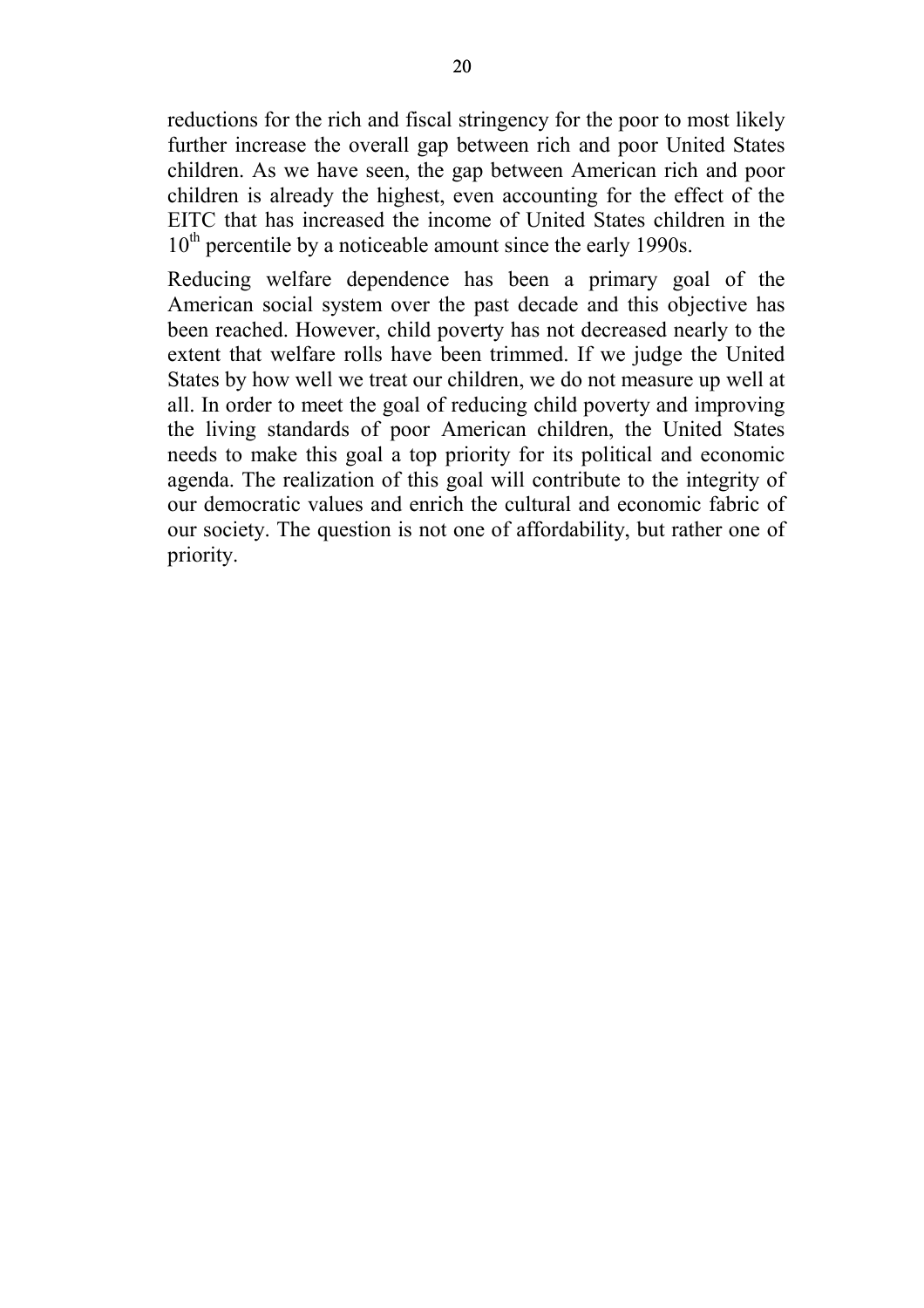### **References**

Björklund, Anders, and Richard Freeman (1997), 'Generating equality and eliminating poverty - the Swedish way', in Richard B. Freeman, Robert Topel and Birgitta Swedenborg, (eds.), *The Welfare State in Transition: Reforming the Swedish Model,*  Chicago: University of Chicago Press.

Bradbury, Bruce and Markus Jäntti (1999), *Child Poverty across Industrialized Nations*, Luxembourg Income Study Working Paper 205, Syracuse, NY: Syracuse University, September. http://lisweb.ceps.lu/publications/liswps/205.pdf.

Bradshaw, Jonathan (2001), 'Child poverty under Labour', in G. Fimister (ed.), *Tackling Child Poverty in the UK: An End In Sight?,* London: Child Poverty Action Group, 9-27.

- Burtless, Gary and Timothy M. Smeeding (2001), 'The level, trend, and composition of poverty', in Sheldon H. Danziger and Robert H. Haveman (eds.), *Understanding Poverty,* New York and Cambridge, MA: Russell Sage Foundation and Harvard University Press, 27-68.
- Castles, Ian (1996), *Review of the OECD-Eurostat PPP Program*, Economic Studies Branch STD/PPP (97) 5, Paris: Organization for Economic Cooperation and Development.
- Danziger, Sheldon, C. Heflin and M. Corcoran (2000), *Does It Pay to Move from Welfare to Work?*, Ann Arbor, MI, University of Michigan, Poverty Research and Training Center, April. http://www.ssw.umich.edu/poverty/pubs.html.
- Duncan, Greg J., Wei-Jun J. Yeung, Jeanne Brooks-Gunn and Judith Smith (1998), 'How much does childhood poverty affect the life chances of children', *American Sociological Review,* 63(3), (June), 406-423.
- Ellwood, David T. (2000), 'Anti-poverty policy for families in the next century: from welfare to work—and worries', *Journal of Economic Perspectives,* 14(1) (Winter), 187-198.
- European Community (2000), *The Social Situation in the European Union, 2000,* Brussels: Directorate General for Employment and Social Affairs Unit E.1.
- Eurostat (2000), *Report of the Working Group: Statistics on Income, Social Exclusion and Poverty*, Luxembourg: European Statistical Office, April, http://europa.eu.int/eurostat.html  $5/2/00$ .
- Gottschalk, Peter and Timothy M. Smeeding (2000), 'Empirical evidence on income inequality in industrialized countries', in Anthony B. Atkinson and François Bourguignon (eds.),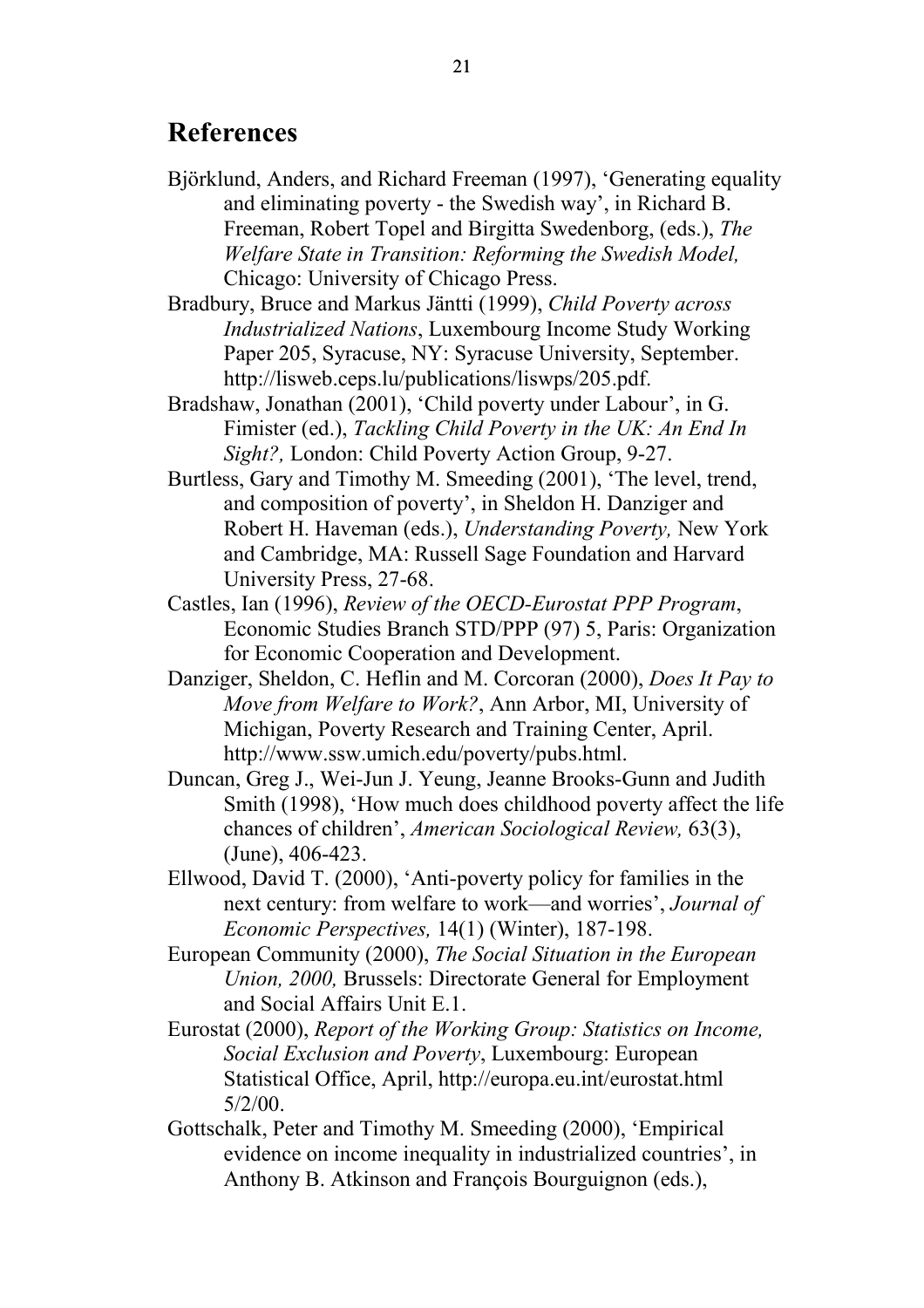*Handbook of Income Distribution. Handbooks in Economics,* Amsterdam: North-Holland, 261-308.

- Gottschalk, Peter and Timothy M. Smeeding (1997), 'Cross-national comparisons of earnings and income inequality', *Journal of Economic Literature,* 35(2) (June), 633-687.
- Jäntti, Markus and Sheldon Danziger (2000), 'Income poverty in advanced countries', in Anthony B. Atkinson and François Bourguignon (eds.), *Handbook of Income Distribution,* 1. Handbooks in Economics, Amsterdam: North-Holland, 309- 378.
- Kenworthy, Lane (1998), *Do Social-Welfare Policies Reduce Poverty? A Cross-National Assessment*, Luxembourg Income Study Working Paper 188, Syracuse, NY: Center for Policy Research, Syracuse University, September. http://www.lis.ceps.lu/wps/188.pdf.
- Kim, Hwanjoon (2000), *Anti-Poverty Effectiveness of Taxes and Income Transfers in Welfare States*, Luxembourg Income Study Working Paper 228, Syracuse, NY: Center for Policy Research, Syracuse University, March. http://www.lis.ceps.lu/wps/228.pdf.
- Mayer, Susan E. (1997), *What Money Can't Buy: Family Income and*
- *Children's Life Chances,* Cambridge: Harvard University Press.
- Micklewright, John (2001), 'Social exclusion and children: a European view for a U.S. debate', Presented to the Conference on Social Exclusion and Children, Institute for Child and Family Policy, New York: Columbia University, May 3-4.
- Organization for Economic Cooperation and Development (2001), *OECD Social Expenditure Database, 1980 onward,* Paris: OECD.
- Organization for Economic Cooperation and Development (1996) 'Employment Outlook 1996', *OECD Employment Outlook 59 and 60 (June and December),* Paris: OECD.
- Ravallion, Martin (1996), 'Issues in measuring and modeling poverty', *Economic Journal,* 106 (September): 1328-44.
- Ravallion, Martin (1994), *Poverty Comparisons,* Fundamentals of Pure and Applied Economics 56, Chur, Switzerland: Harwood Academic Press.
- Sawicky, Max B. and Robert Cherry (2001), *Making Work Pay with Tax Reform*, Issue Brief 173, Washington, DC: Economic Policy Institute. December 21.
	- http://www.epinet.org/Issuebriefs/ib173/ib173.pdf.
- Scholz, John Karl and Kara Levine (2001), 'The evolution of income support policy', in Sheldon H. Danziger and Robert H. Haveman (eds.), *Understanding Poverty,* New York and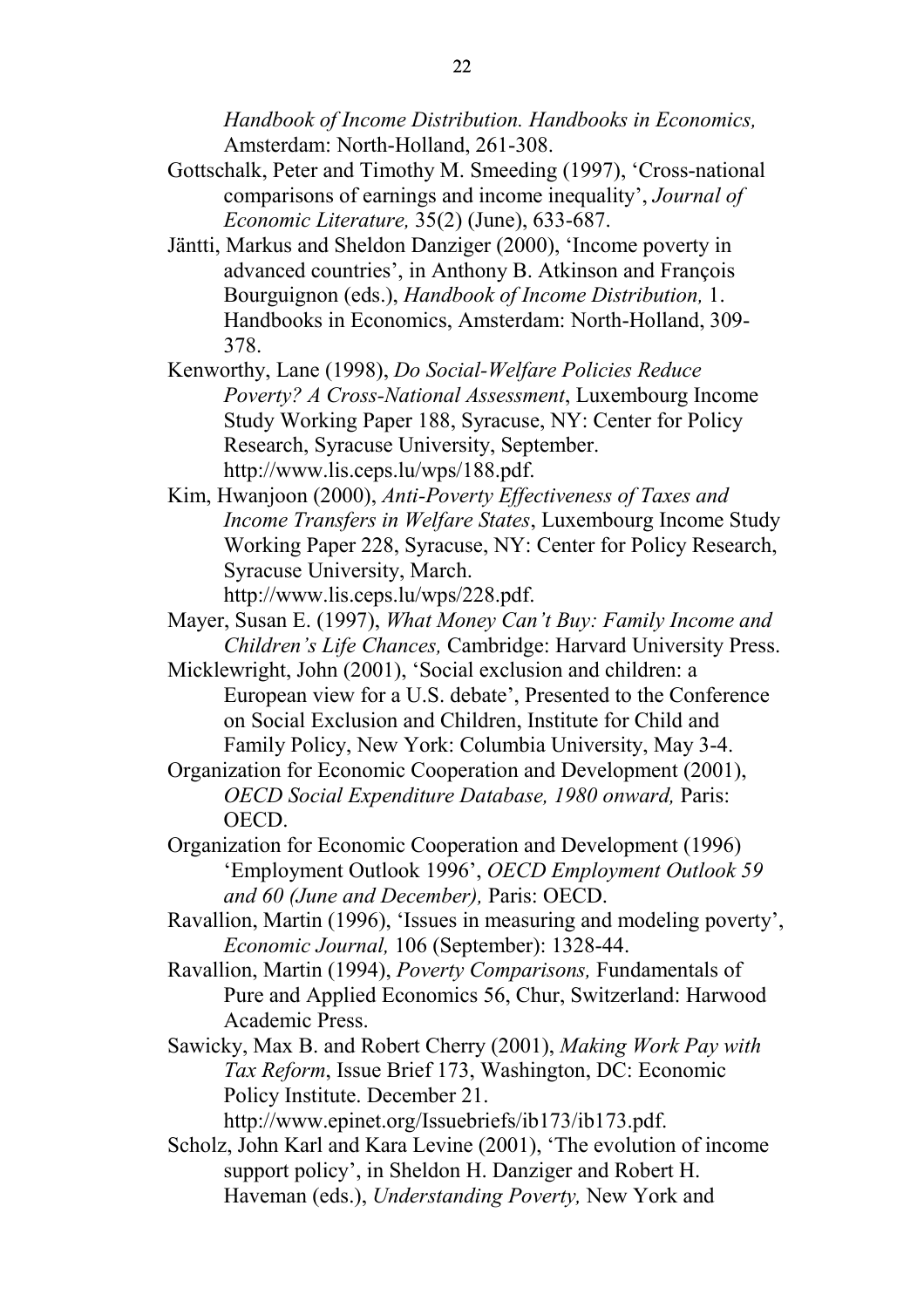Cambridge, MA: Russell Sage Foundation and Harvard University Press, 193-228.

- Smeeding, Timothy M. (1997), 'Poverty in developed countries: the evidence from the Luxembourg Income Study', *Poverty and Human Development,* Human Development Papers, New York: United Nations Development Programme, 195-240.
- Smeeding, Timothy M. (2001), 'SSI: time for a change?', Presented to the Association for Policy Analysis and Management Research Conference, Washington DC, November 2 2001.
- Smeeding, Timothy M. and Lee Rainwater (2001), *Comparing Living Standards Across Nations: Real Incomes at the Top, the Bottom and the Middle*, LIS Working Paper 266, Syracuse, NY: Luxembourg Income Study, May.

http://lisweb.ceps.lu/publications/liswps/266.pdf.

- Smeeding, Timothy M., Lee Rainwater and Gary Burtless (2001), 'United States poverty in a cross-national context', in Sheldon H. Danziger and Robert H. Haveman (eds), *Understanding Poverty,* New York and Cambridge, MA: Russell Sage Foundation and Harvard University Press, 162-189.
- Summers, Robert and Alan Heston (1991), 'The Penn World Table (Mark 5): An expanded set of international comparisons, 1950- 1988', *Quarterly Journal of Economics,* 106(2) (May), 327-368.
- U. S. Department of Health and Human Services, Administration for Children and Families (2002), *U.S. Welfare Caseloads Information, January - September 2001 Caseload Numbers*, http://www.acf.dhhs.gov/news/stats/newstat2.shtml, last updated February 27.
- Walker, Robert and Michael Wiseman (2001), 'The house that Jack built', *Milken Institute Review,* Fourth Quarter, 52-62.